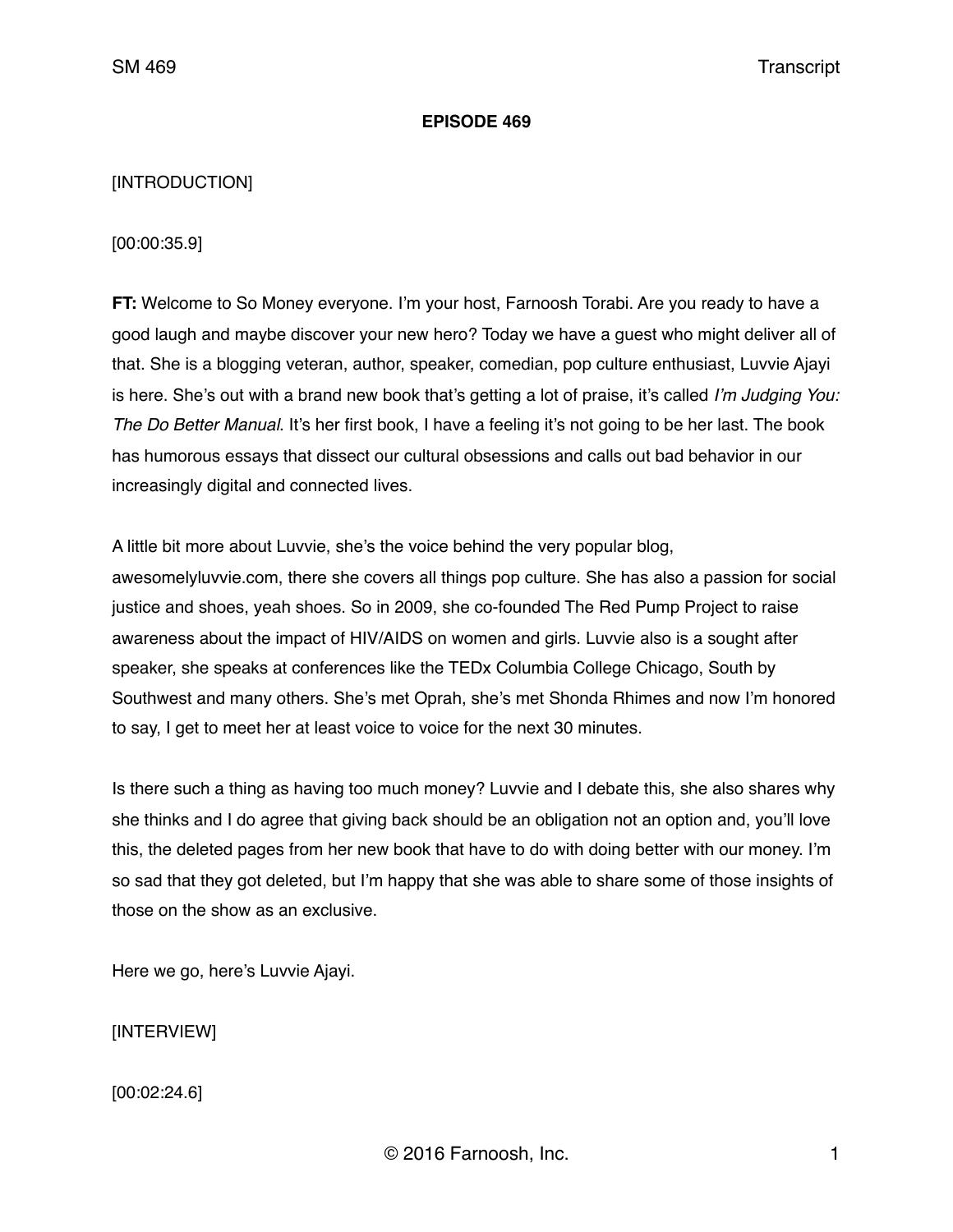**FT:** Luvvie Ajayi, welcome to So Money. Congrats on your new book.

[00:02:28.7]

**LA:** Thank you, thank you. It's called *I'm Judging You*.

[00:02:31.0]

**FT:** *I'm Judging You: The Do Better Manual*.

[00:02:32.9]

**LA:** Yes.

[00:02:34.0]

**FT:** I'm judging you, are you judging me? What are you...

[00:02:37.7]

**LA:** I am judging all of us always, okay?

[00:02:41.8]

**FT:** The goal with the book, do you really think you're going to hopefully change some lives or you're just hoping to maybe get people to think a little differently about their perspectives on things?

[00:02:50.9]

LA: Both and also while they're reading it, I want them to laugh. So my book is a collection of essays on life, culture, social media and fame and I chose to call it *I'm Judging You* because I

© 2016 Farnoosh, Inc. 2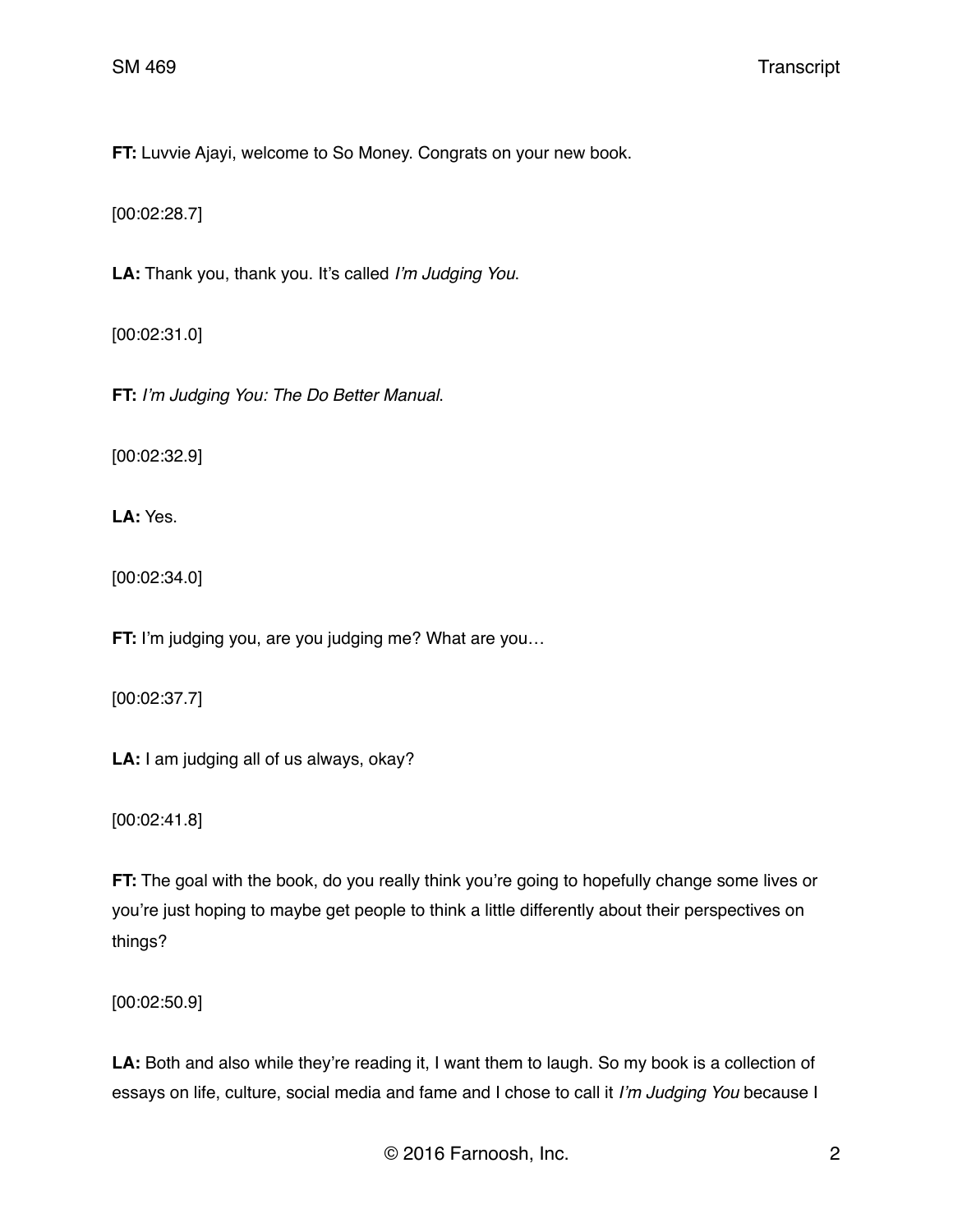feel like we're all ridiculous and we can all do better. So that's why the cover of my book has a lollipop on it that is given an epic sad eye.

[00:03:14.9]

**FT:** Epic side eye, you know with social media too we're judging all of the time right?

[00:03:19.5]

**LA:** Yes, yes.

[00:03:20.0]

**FT:** What do you mean by do better? Like in what ways? What do you focus on the book? What are the areas where we should be looking at doing better?

[00:03:27.6]

**LA:** So my book has a broad range because of course on my blog awsomelyluvvie.com, I cover all different topics and I didn't want my book to just focus on one thing. I wanted it to be basically be a journey. So I go from talking about, you know how we all have that one friend who always makes the worst relationship decisions and you're like, "You have everything else together but you always pick the worst partners."

I go from that to talking about how we can all do better when it comes to race and when it comes to feminism and religion. I go from that to talking about how we are generation social media and how everybody is so obsessed with fame and how people use Facebook as their own reality TV show. So it covers a wide range of topics and there's something for everybody here.

[00:04:16.1]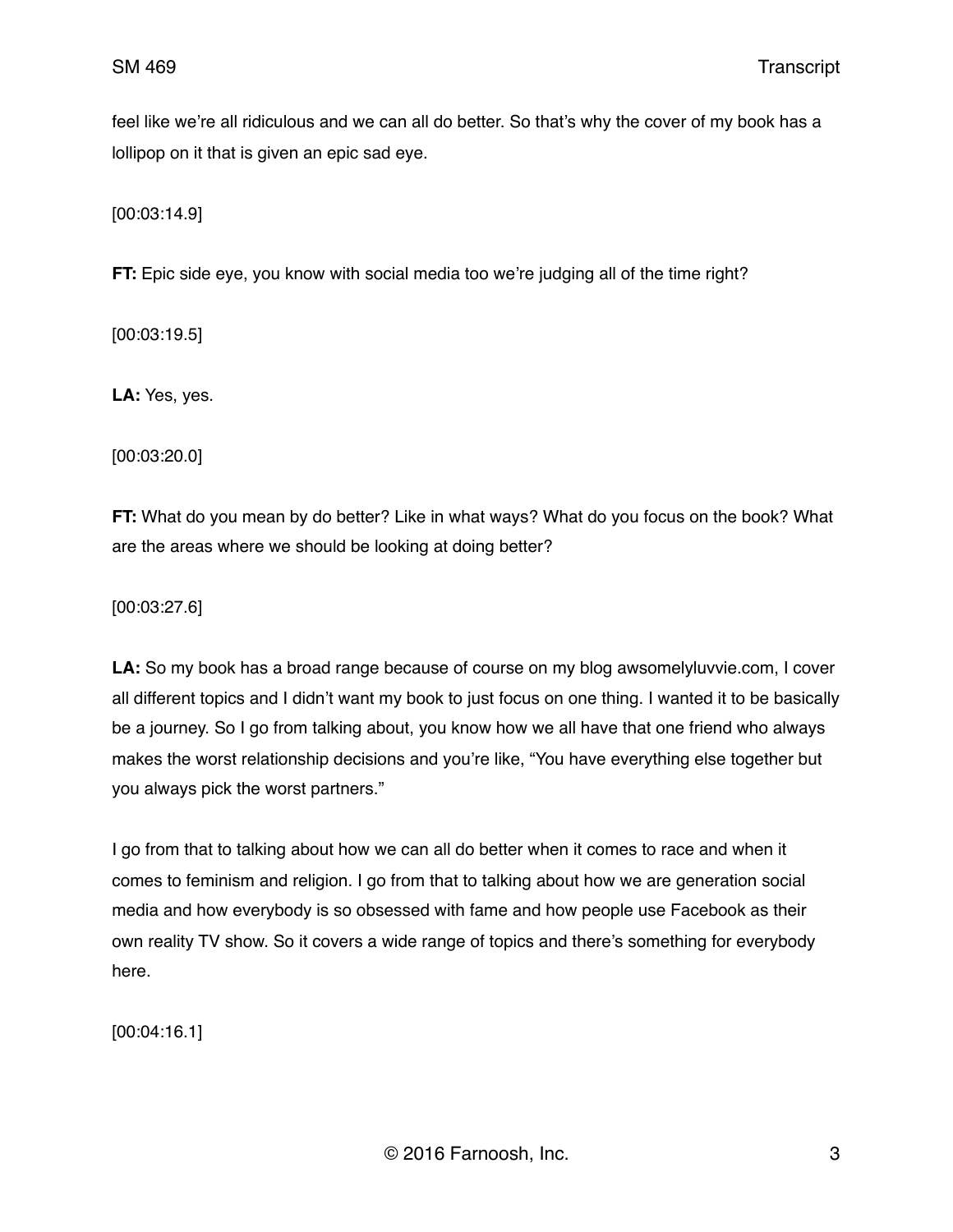**FT:** And your work is really at the intersection of technology and humor and pop culture, how did you arrive at this very unique, I would say, environment? This really, you really cornered the market for yourself here.

[00:04:30.7]

**LA:** Well I've been blogging for 13 years. So I was blogging back in college when I was just talking about tests I didn't study for and roommate problems but when I graduated from college in 2006, I started a brand new blog, which is what is now awesomelyluvvie.com where I was just talking about pop culture and whatever randomness I felt like talking about that day.

So I didn't let my blog just have one niche. If my blog was to have a niche, it would just be a humor blog but that means I cover all topics but it's always from this witty lens and that's why my voice got elevated because it was in its own lane.

[00:05:12.1]

**FT:** How do you start a blog in 2016? 10 years ago it was a less crowded space, sometimes just being there was enough to get you noticed but now it's so crowded. So how do you differ? If you were to give advice, I'm sure you do, to people who want to build a community online and their passion is writing. So they don't want to do a podcast, they don't want to do a YouTube channel, they want a blog, which seems so antiquated now because there's so many other ways to get out there. So how would you actually do a blog and do it well in 2016?

## [00:05:43.6]

**LA:** There's 200 million blogs that exist, so starting a blog now means there's some other blog out there that is already covering the topic you want to cover. But what makes people stand out is their voice and basically what they are bringing to the table. So if me and somebody else covered the same topic, what makes mine standout? Mine stands out because of how I approach it and how I'm authentically myself.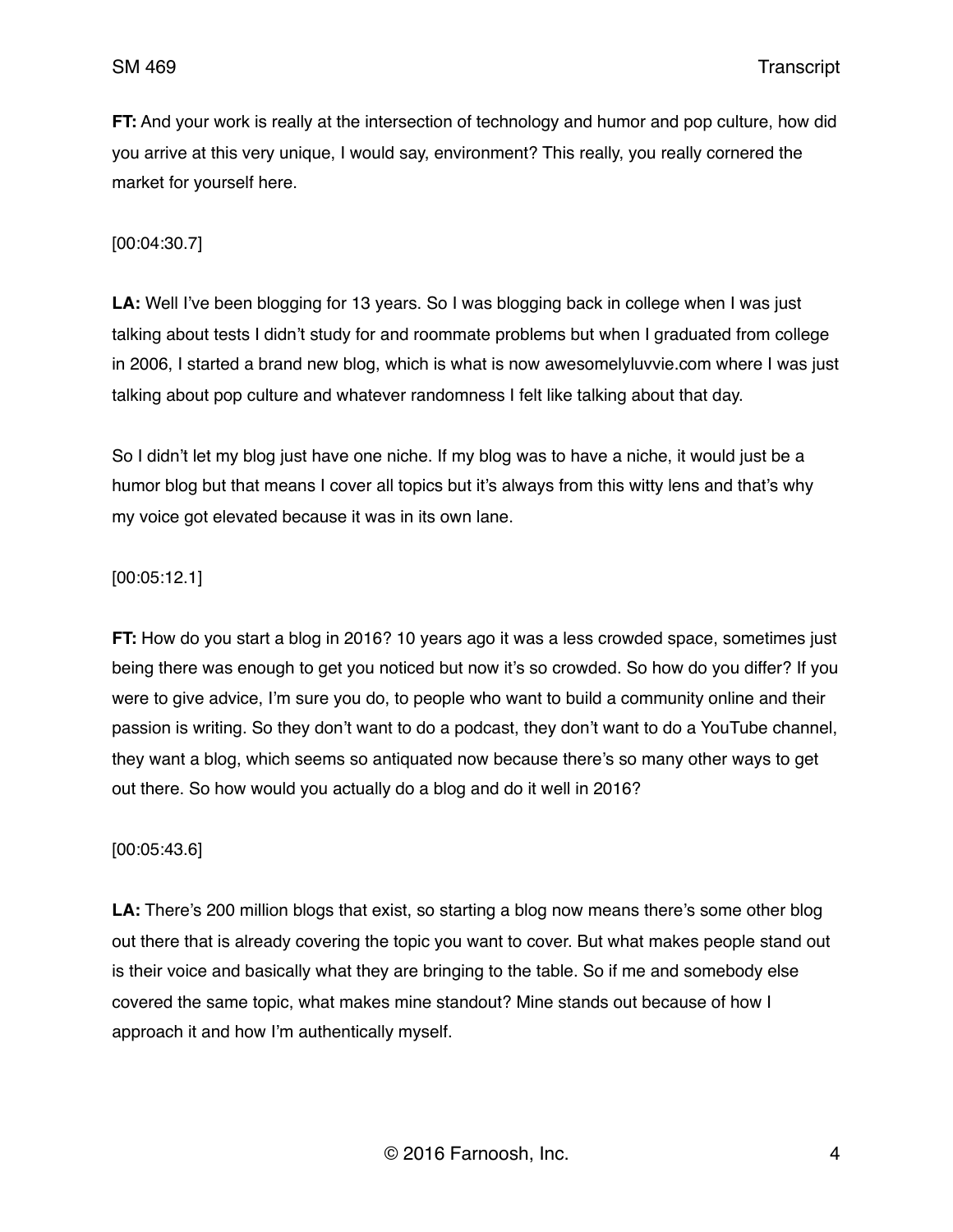So you really have to stand in your own voice. You shouldn't try to mimic somebody else's because what is the point? Anyone can just read whoever's voice you are mimicking, you might as well come with your own angle, with your own ideas and make it work.

[00:06:28.5]

**FT:** You know Adam Grant?

[00:06:30.6]

**LA:** No.

[00:06:30.9]

**FT:** He is a Warton Professor, he's a prolific author, he recently wrote an op ed in the New York Times, you brought up the word authenticity so I wanted to see what you thought about this. So he wrote an opted that was like, "Don't be authentic. The only person that could really afford to be authentic is Oprah," and his point was, it was a very catchy title, his point was that sometimes who you are is not appealing.

And so, if you're somebody who is not funny or that maybe you're great in person but you're not great as a blogger, that he was like, "Maybe it's about looking at other people and adopting some of those qualities that you admire and incorporate that into your voice that is otherwise flat or not exciting." Because he worries that all of us suddenly became authentic, some of us would fail at it and it wouldn't be happy ending.

Of course Brené Brown took that to task because she is all about authenticity. So what do you think about that? What if you feel like you're not confident in your humor, you're not confident in your pros and you want to be a really great blogger, should you try podcasting instead?

[00:07:41.2]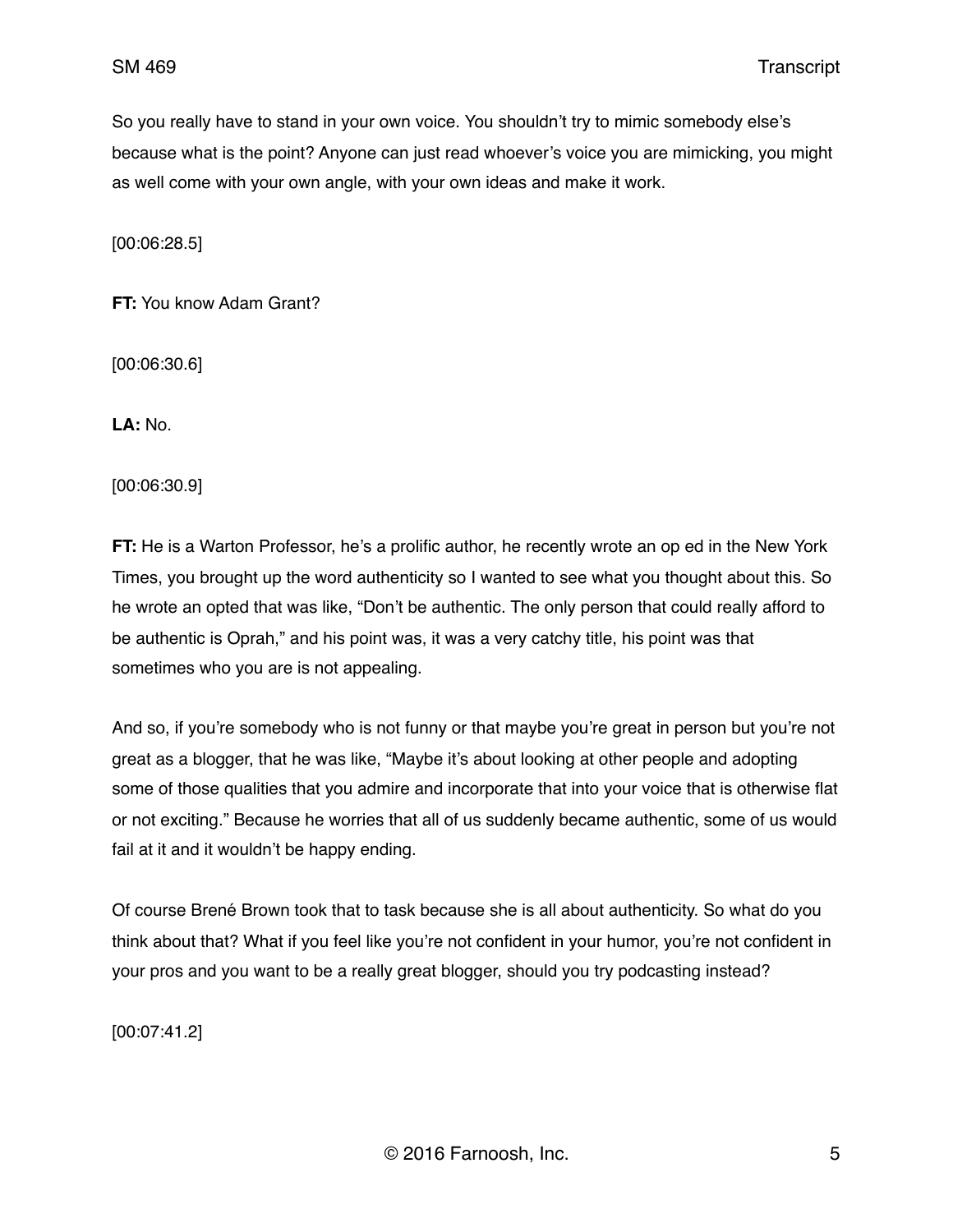**LA:** Yeah, I mean there's many forms of creating content but I completely disagree with Adam saying "you might as well be somebody else for success". That's ridiculous because here's the thing, you being somebody else doesn't even guarantee you success. So you're working twice as hard to mimic somebody's voice and you're still not guaranteed their success. So you might as well just be yourself, make it slightly easier on yourself and see what happens.

[00:08:04.2]

**FT:** And failure is part of it. Failure is totally a part of it, yeah.

[00:08:06.6]

**LA:** Absolutely and everyone is not funny and I'm not saying everyone needs to be funny. Be who you are because if I am not funny naturally, my blog wouldn't be funny. So the only reason why my blog became a humor blog is because when I started writing and having this blog, I didn't have a niche, I didn't consider it anything. But I noticed that people started laughing at my words because I am just naturally goofy.

So people who know me in real life read my blog and say, "I hear your voice as I am reading this." That is what lets me know I am standing in my own voice. So yes, if you're not a great writer and you are more of a better speaker, get a podcast, get a video blog, do something because writing is not the only way to create content online.

[00:08:54.0]

**FT:** Was there a point in our career as you were blogging and gaining an audience that you said, "Okay, I need to be a little bit more conscientious and strategic about my "brand"?

[00:09:05.3]

**LA:** I also think this is where it pays off when you start blogging, you have zero expectations. When I started blogging. I didn't have any strategy or thoughts of brand. I was just myself. I was just strictly myself, doing what I felt doing, it was a hobby. So there was no pressure on me to be

© 2016 Farnoosh, Inc. 6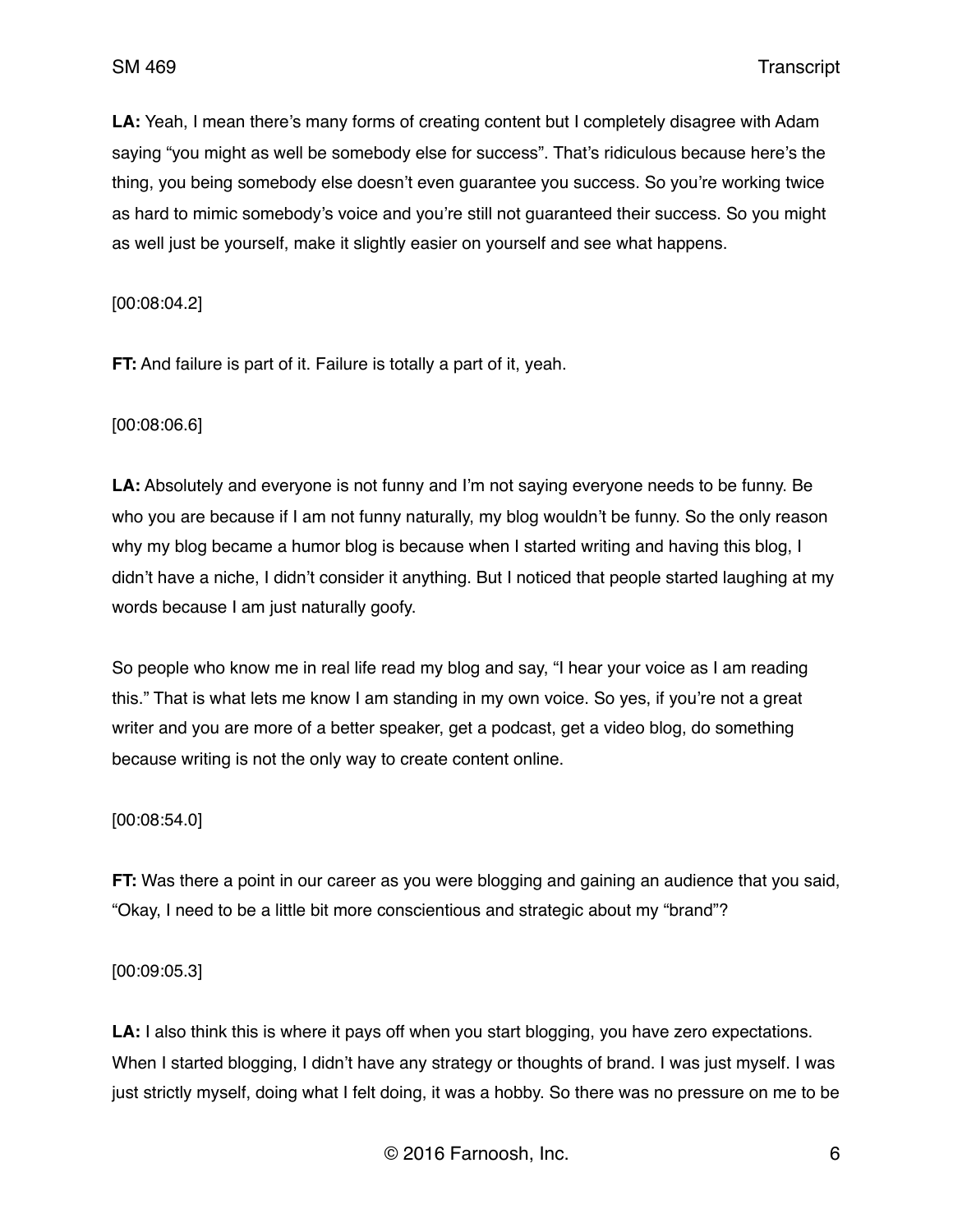like, "This has to blow. This has to make me all the money," and having no pressure actually end up being the best thing because I was able to build an audience that was there because they loved my voice. It was the right things without thinking, "Oh my God, what does the brand going to think?" and I was able to create this platform that was authentically me and that it was not a business. It was a hobby and that allowed me to be very sincere.

Now, I am more conscious of brand but even then it's because I have a larger audience but still, I always have to ask myself, "Are you saying what you want and do you mean it?" because I am not crafting a voice that is based on expectations. I'm still not trying to fall for that pressure. So me online is still authentically me in person. The things I would say on my status are things I would say in a crowded room. So that's always been important and I think that's been what's helped me be successful.

## [00:10:27.2]

**FT:** That's interesting. That's a great thing to remember, say what you would only say in a crowded room.

## [00:10:32.1]

**LA:** Yep. When I do workshops I always tell people and especially when I talk to young adults and I talk to high schoolers and college students I always say, "Whatever you post on social media, imagine that it would end up on a giant billboard on Time Square. If you don't want it to end up on giant billboard on Time Square do not post it." If you govern yourself on that way, you won't have content that could possibly damage you in anyway.

## [00:11:01.8]

**FT:** Agreed. One of your passions is technology and my question is, how far is too far with technology these days? There's so many platforms to voice and to engage right now and in some ways, that's fantastic but I think in other ways it can backfire. It makes us lose touch with reality. So in your world, if we're going to do better with technology, what would be some solution to that?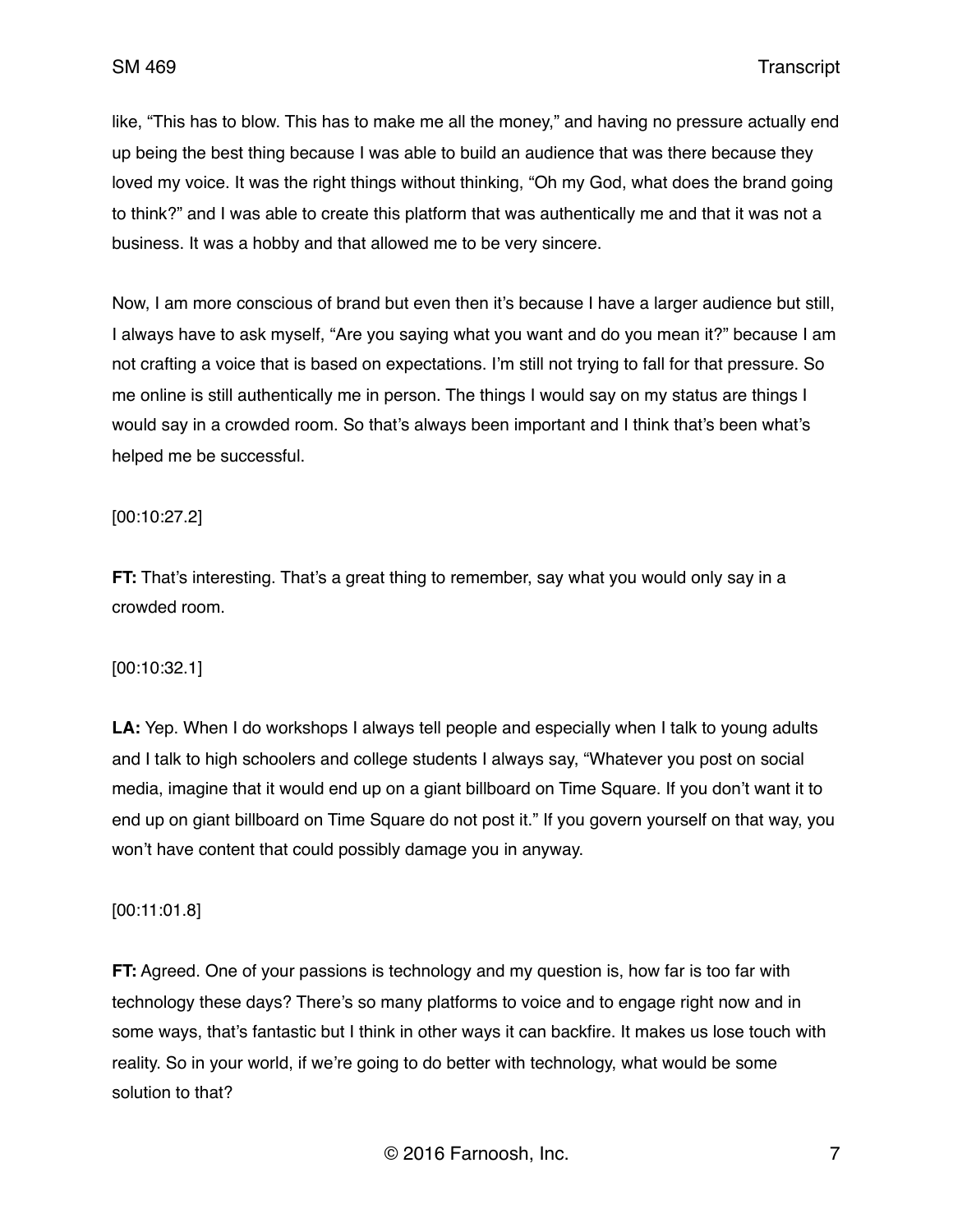SM 469 Transcript

## [00:11:32.6]

**LA:** Well I'm part of generation social media but I am also part of the bridge generation. So I am 31, so I am part of the generation that remembers before internet when we still have to go to the library to use a computer. But then I'm also the one who grew up, in high school and college, My Space, Facebook, Twitter and all of that. So we're the ones who have the most balance when it comes to using tech for everything and also knowing when to stop.

But I think what tech can become the snake that eats its' own tail is when we use these tools as our end all be all. So I've seen people who made up and broken up on Facebook, I've seen people who have lost best friends of 20 years because they had "Facebook status beef". So it's a matter of still understanding that these are tools, they're not the only way we're supposed to be communicating.

So if we have a friend who I vehemently I disagree with, with something that they said on Facebook, I would rather either call them or text them and say, "Hey, here's what I have a problem with what you just said." Because if that is my friend, we shouldn't hash out conflicts on a public platform.

## [00:12:55.2]

**FT:** Right. Speaking of hashing out conflict on a public platform, this is so unrelated to money and we'll get to money in a second but you have written about this on your blog recently. We're recording this now, it's late July. So maybe by the time it airs it will have resolved itself, Taylor Swift and Kanye West, go.

## [00:13:13.9]

**LA:** Oh my God. First of all, oh man I am not a fan of either one of them. I want to be clear about that because for different reasons but I kind of found some joy in Kim doing that to Taylor because Taylor has used this narrative of Kanye trying to ruin her or Kanye just being this big bad wolf on her but not taking accountability for some of what she's done too. She's also made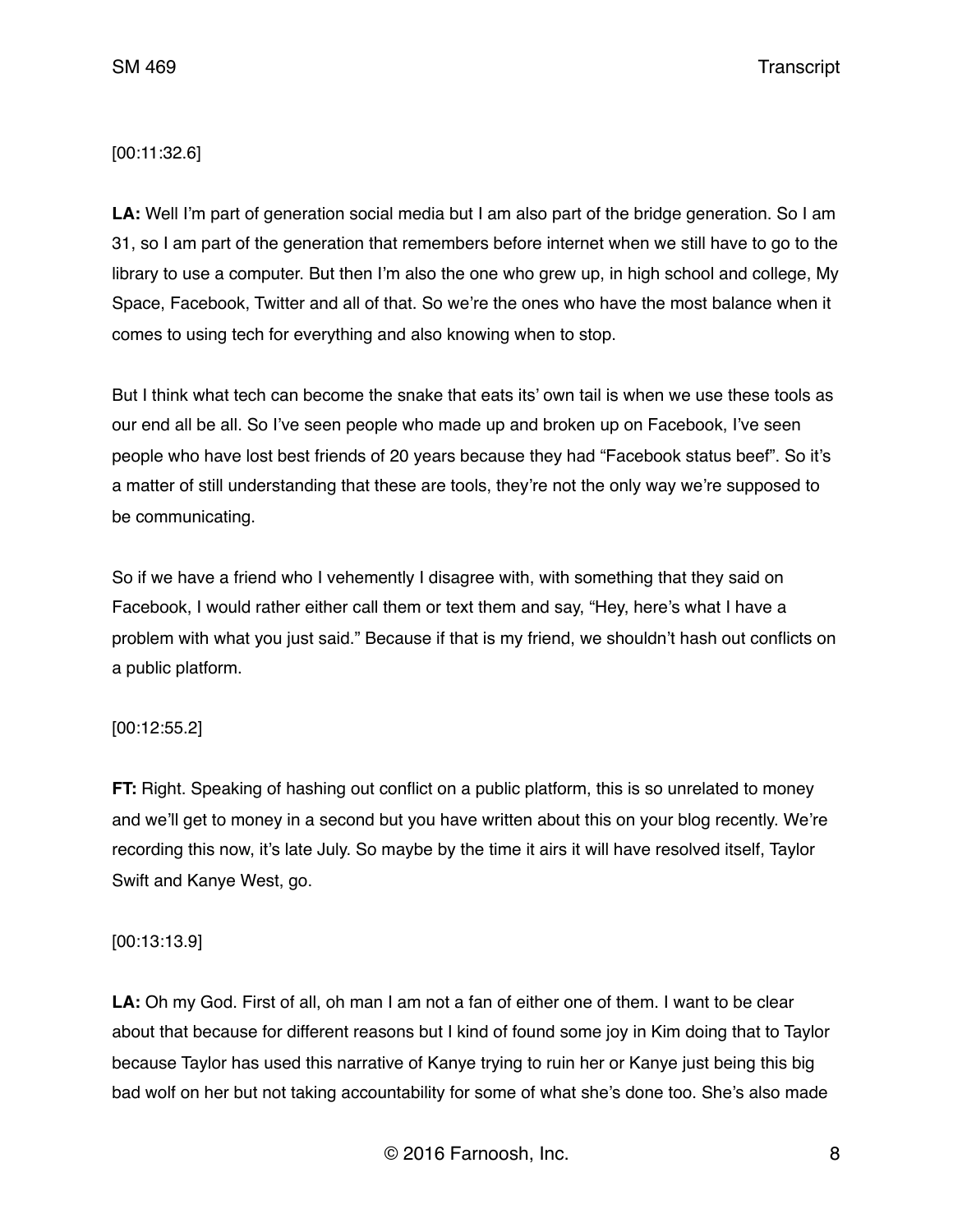money off this Kanye-Taylor beef. So then for her to be caught on video, getting these lyrics that he typically do.

[00:13:52.8]

**FT:** Served, yeah.

[00:13:53.3]

**LA:** Getting served, okay? Kim showed some receipts, I enjoyed it a little bit. I did and for once, I gave Kim a virtual high five.

[00:14:04.4]

**FT:** Yes, I don't agree with a lot of things that she posts on Snapchat but this one was very touché I think. Let's see what happens by the time your book comes out. I've heard that your book, I've heard through the grapevine that your book is already getting so much acclaim, people like Tina Fey, Oprah, are big fans. How does it feel to have a little brush with celebrities and I'm sure once the book is out, I'm glad that I have you now because I feel like once the book is out, you're going to be super busy and you won't have time for little people like me.

[00:14:38.8]

**LA:** So Amy Poehler actually has one.

[00:14:40.6]

**FT:** Amy Poehler, okay.

[00:14:41.5]

**LA:** Tina doesn't have it yet, I'm crossing my fingers that I can get it to Tina. Oh man, the book, this is my first book so this is new territory for me. I don't know what to expect and I feel like a

© 2016 Farnoosh, Inc. 9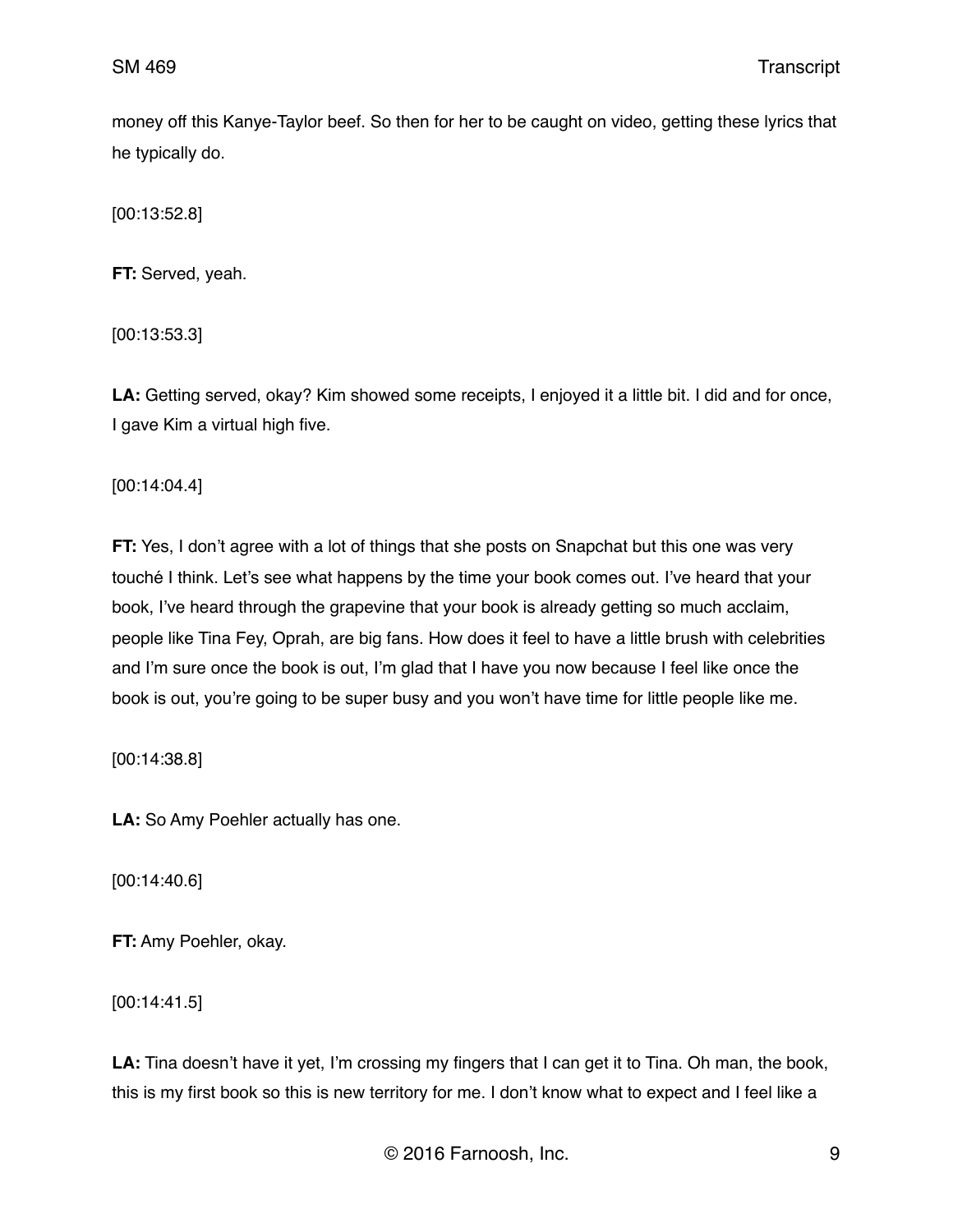fish out of water for once but I think people are going to love it. I think people are going to love this book because I have gotten some really, really good feedback about it. I've gotten text messages from some people who've been reading it and being like, "I should not read this in public because I keep crackling."

[00:15:16.7]

**FT:** That's the best compliment.

[00:15:18.2]

**LA:** It is like my friend Joan Morgan who wrote *When Chickenheads Come Home to Roost*, she texted me and was like, "I am on the C-Train dying".

[00:15:28.3]

**FT:** I take the C-Train. I think I remember her.

[00:15:32.4]

**LA:** Oh my God.

[00:15:33.0]

**FT:** "Death by Luvvie's book".

[00:15:34.9]

**LA:** "Death by Luvvie's book", yes that would be the best compliment. So I am really excited because I am proud of what I've done here and I think that it is also important for this book to do well because women and people of color have to double prove ourselves when it comes to publishing and of course every other thing.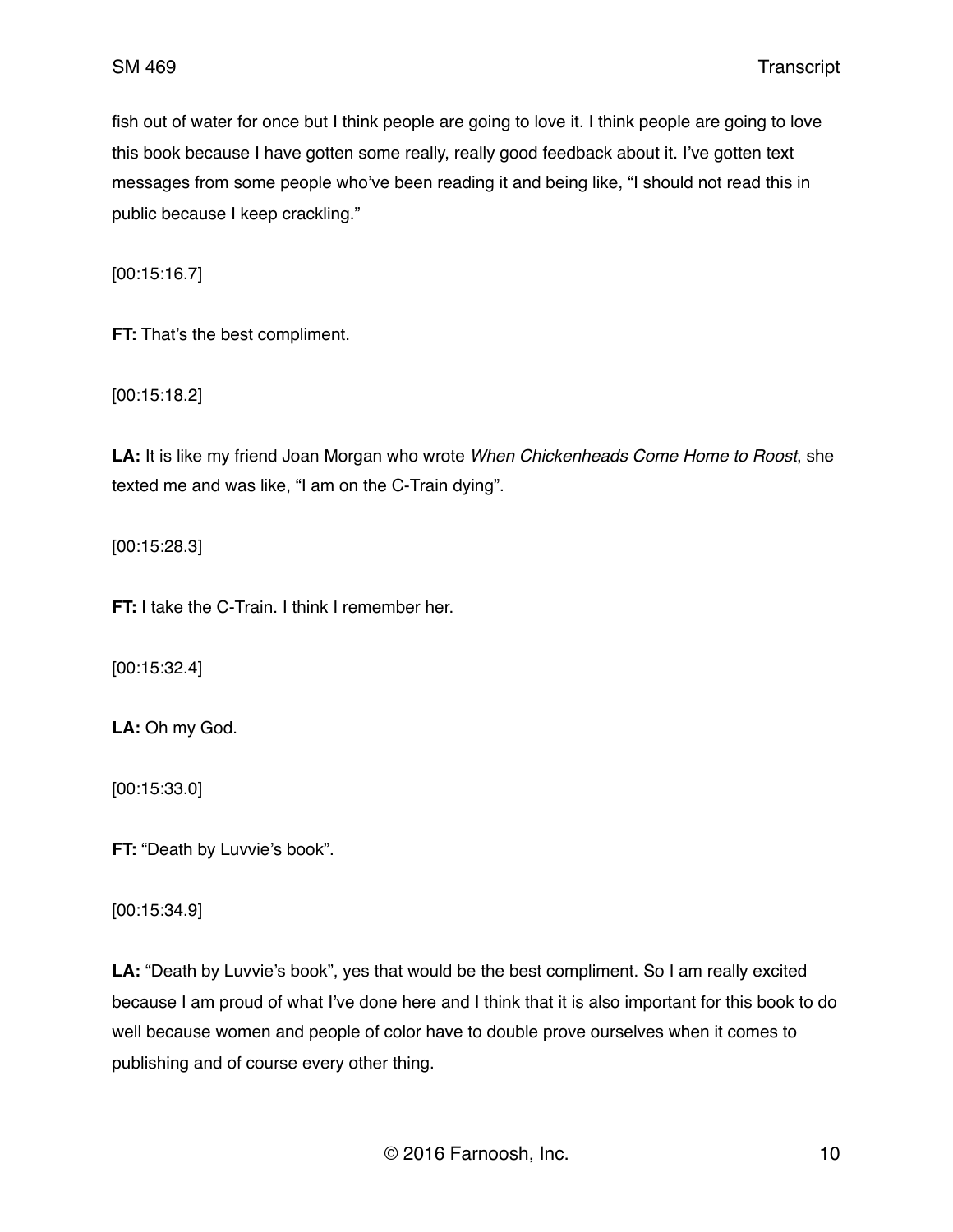[00:15:55.7]

**FT:** Everything.

[00:15:56.2]

**LA:** Everything. So this book, it's doing what will make it easier for somebody else.

[00:16:05.9]

**FT:** Congrats again, that's a huge accomplishment. All right, let's talk about money. Do you talk about how we can do better with money in your book?

[00:16:11.7]

LA: Do I talk about it? You know what's funny? I actually end up eliminating a money chapter from my book at the last moment.

[00:16:18.0]

**FT:** No.

[00:16:19.4]

**LA:** I did, I did.

[00:16:19.9]

**FT:** Well tell me everything that you have eliminated now.

[00:16:23.0]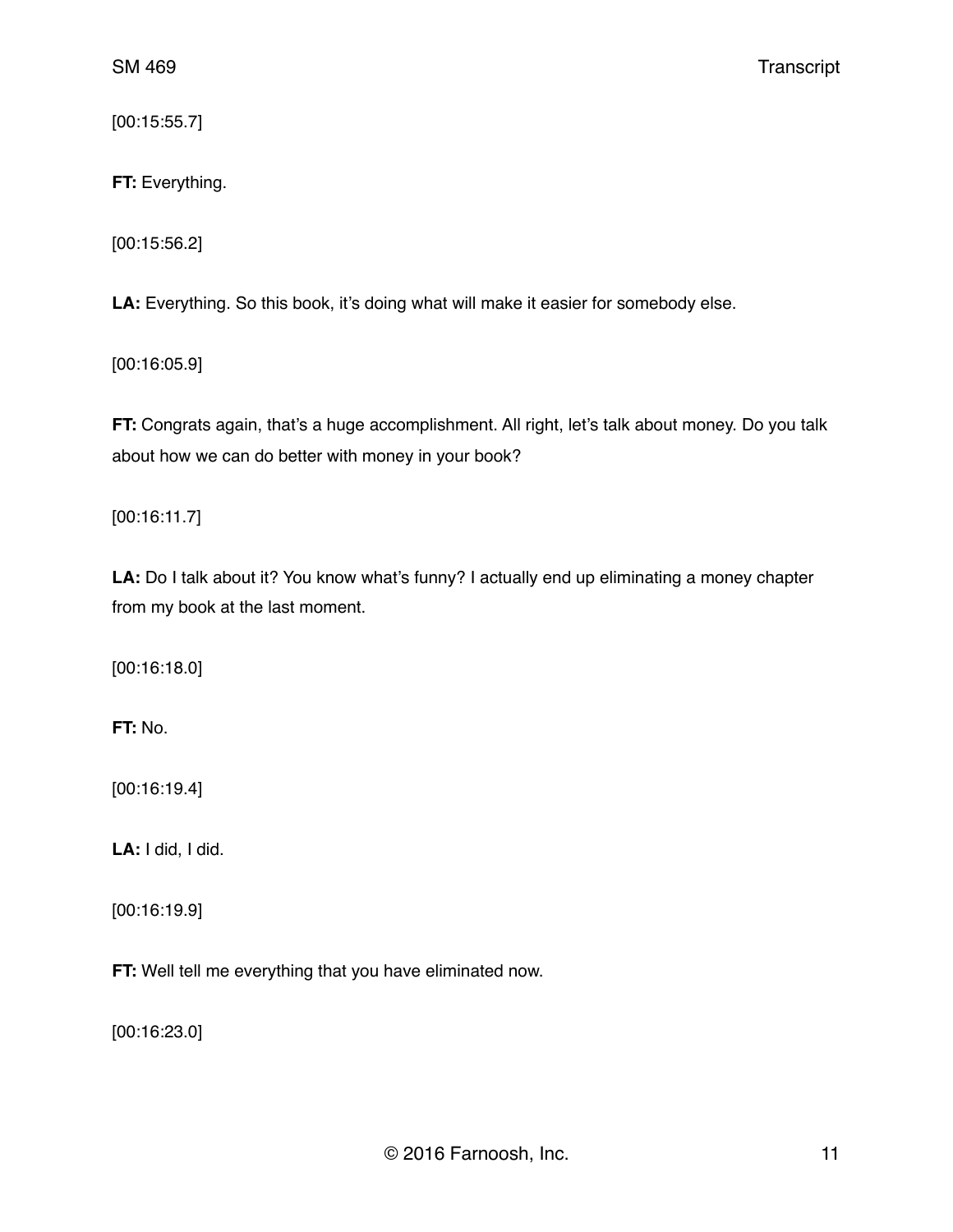**LA:** Oh what did I eliminate? Okay, so there was going to be a chapter on money. So I gave a commencement talk, a high school graduation commencement talk about a month ago and one of the things that I made sure to tell them was, "Okay, you are an adult. What does that mean? It means all the good and bad, it means that you're now responsible for yourself but one thing you should keep in mind when you start college is do not sign up for that credit card application just to get that free pizza or free t-shirt."

[00:16:49.6]

**FT:** Right.

[00:16:50.1]

**LA:** Do not. Because many people have ruined their credits from free pizza credit cards.

[00:16:58.1]

**FT:** Or free vodka shots, free visors. Well the good news now, hopefully many banks are complying, is that they cannot be on campus soliciting credit cards anymore. And in fact if you are under the age of 21, you have to either show proof of a job or that you have a co-signer in order to qualify for a credit card, which is great.

I think when we were in college it was a different situation and then that little thing called the financial crisis happened. And then the CFPB, the Consumer Finance Protection Bureau decided to crack down on some of that marketing activity. But with that said, I have heard of banks still cutting corners and it does still happen.

[00:17:43.0]

**LA:** Wow, see? No one told us that. Nobody told us that.

[00:17:49.1]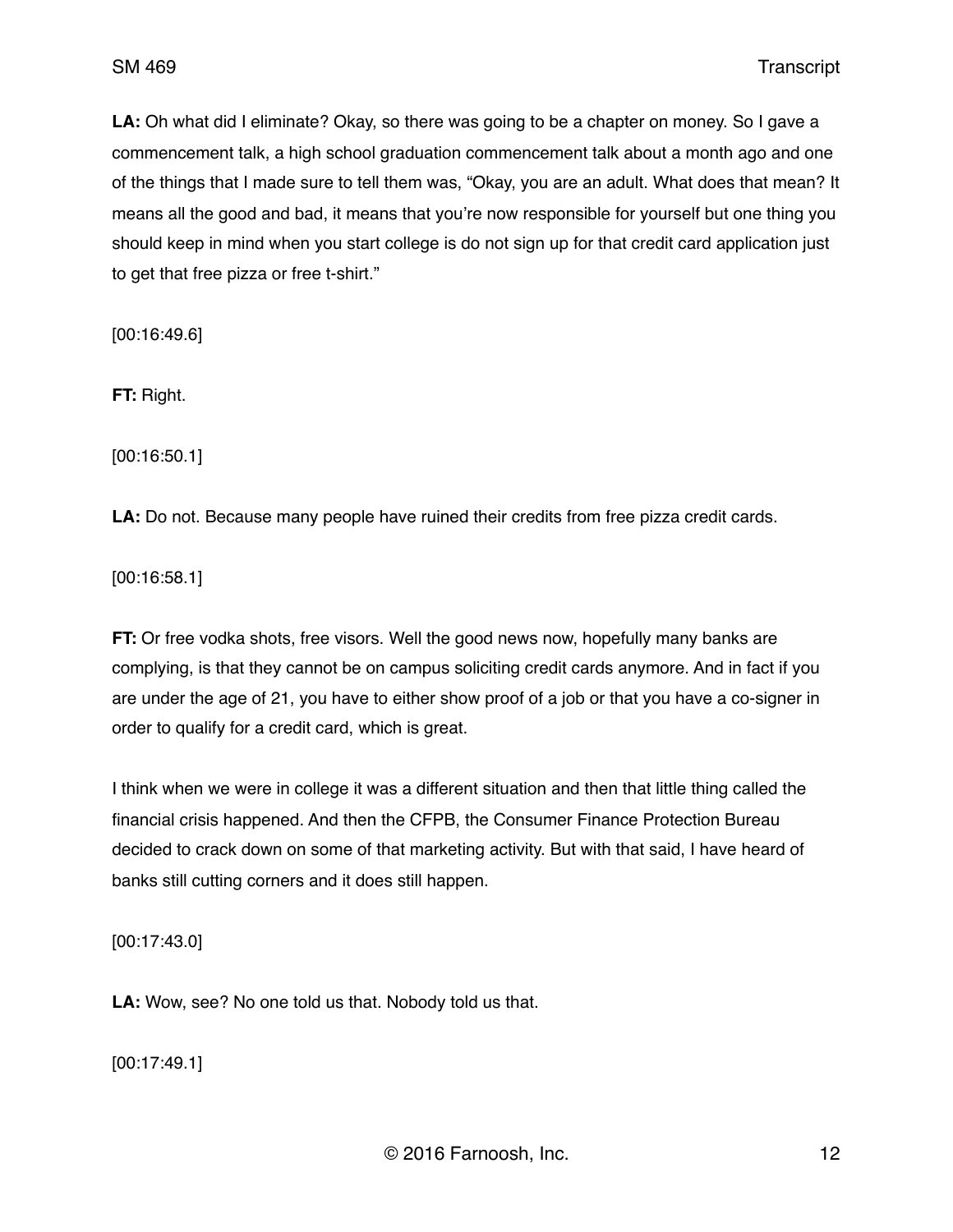**FT:** Listen, I always tell college, recent grads, I'm like, "You want to open up a credit card? Maybe you should first check your credit report because you might already have one," and I did that. I didn't even know that I had two credit cards when I got out of college is because the first week of college I had sign up for some to get the free tchotchkes and when they came in the mail, I maybe didn't even open them or whatever. I didn't really care, I didn't use them but they are still open technically.

So I said just make sure that you are not opening up additional credit cards that you don't need. You might already have a few in your name because of some decisions you made in your freshman year. So now that you are authoring a book and I'm sure you have all these projects going on, how do you personally characterize your financial philosophy? What's your approach to money, Luvvie? Do you have an ideology around it?

[00:18:48.1]

**LA:** My approach to money? I think money is useful up to a certain point and after that in comes the detriment.

[00:18:59.3]

**FT:** So there is such a thing as too much money?

[00:19:01.1]

**LA:** There is. I do believe there is such a thing as too much money. I do. I think that for me, I never had a goal of being like, "I want to be a billionaire." That just feels like too much money to be responsible for.

[00:19:14.2]

**FT:** It's a lot of work. It's a lot, yeah.

[00:19:16.6]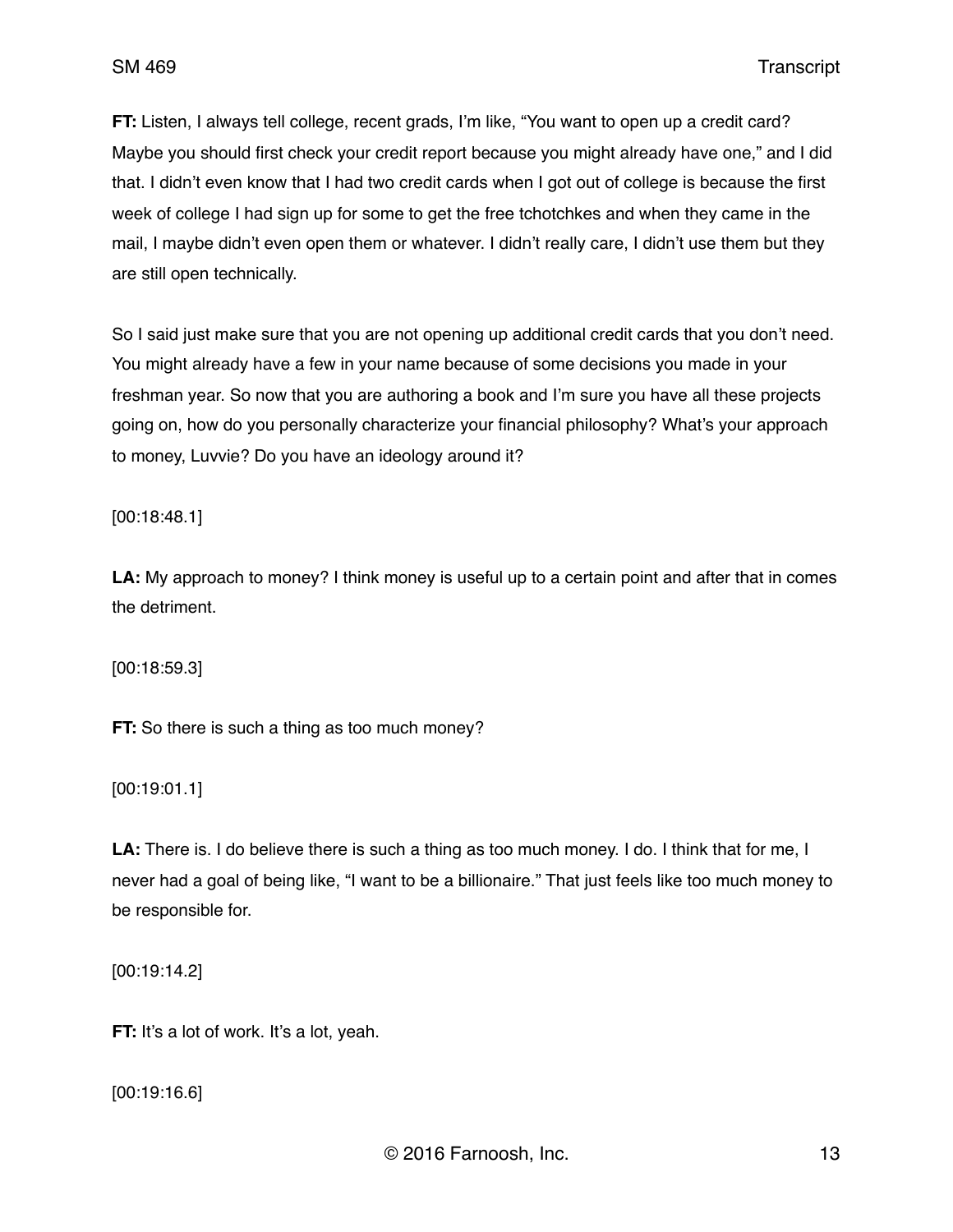SM 469 Transcript

LA: It's too much money and there comes a point where you can only spend so much. You can only buy so many homes, you can only go on so many vacations until you're like, "Okay, so what else do I do with this \$500 million that's left over?"

[00:19:32.7]

**FT:** You could give it away. I mean look at Warren Buffet and Bill Gates, I mean they have foundations. They actually have the oath that they're taking that once they die, more than half of their estate go to philanthropic purposes and you obviously run The Red Pump Project so maybe that's a reason to be a billionaire, to be able to give back.

[00:19:56.3]

**LA:** Absolutely. I think giving back in general should be an obligation not an option. So yes, absolutely. If you are a billionaire, yes give away a lot of that money because again, you can't take it with you. You can only spend so much on yourself after you've secured the futures of your kids and their grandkids, what do you do with the rest of it? Give it to something worthwhile but I am far from that.

[00:20:22.1]

**FT:** What's that?

[00:20:22.8]

**LA:** I said I am far from that so.

[00:20:25.5]

**FT:** Well, you know what? The night is young.

[00:20:28.0]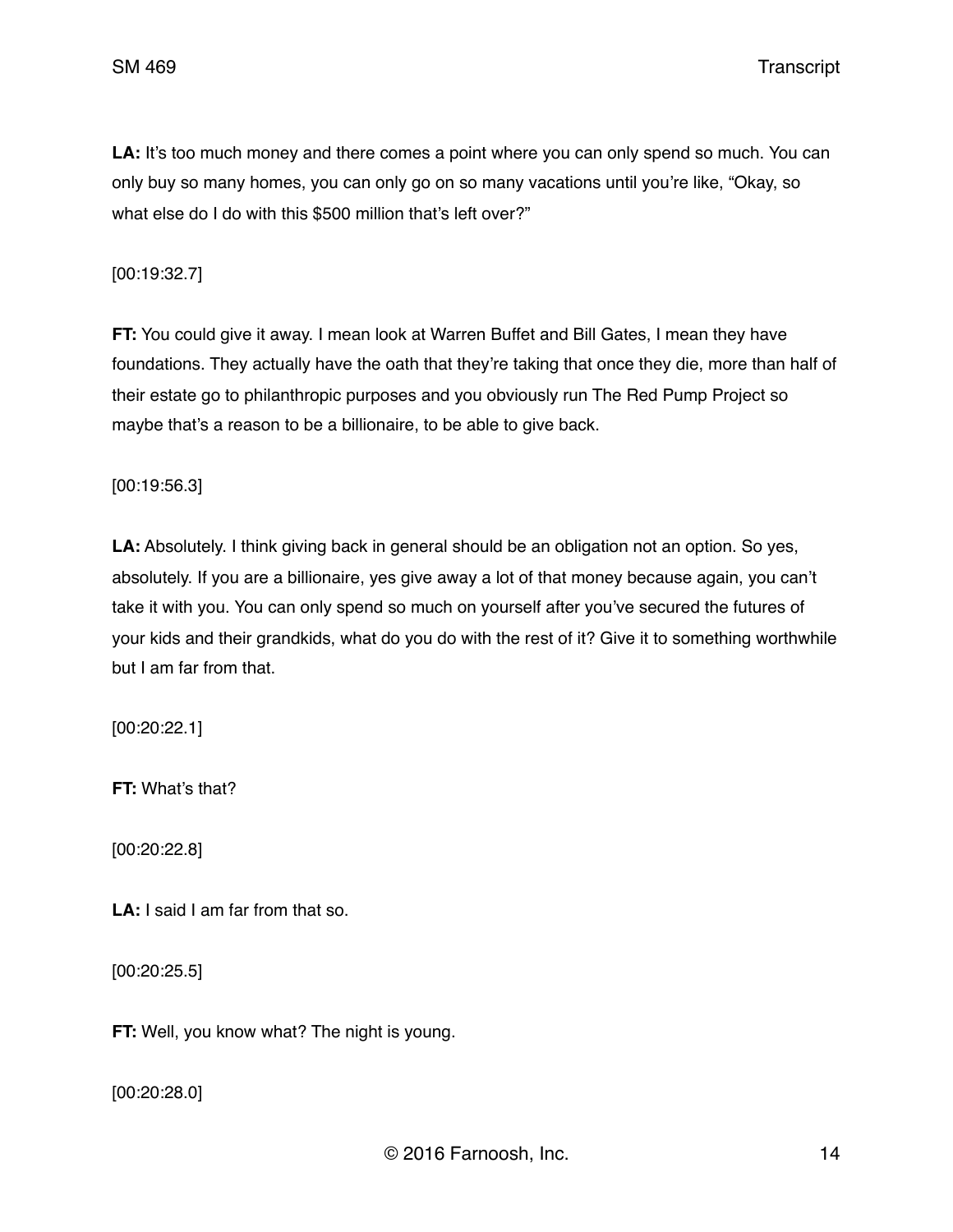**LA:** The night is young, yeah.

[00:20:29.8]

**FT:** How did you learn about money growing up? Well I mean you don't assume that you learned a ton or learned a little, I just would love to know what was your experience learning about money, if there was a pivotal memory that you had growing up that shaped the way that you look at money today, that you just said that there's a limit to how much you should really have.

[00:20:50.3]

**LA:** I don't think I have a moment of like, "Okay, this is what defines." — I've always looked at money, I mean money is a good motivator in that you need it to survive, keep your head above water and I'm a fan of shoes. So I like to have some to be able to buy shoes and travel but I have never been one of those people whose number one drive is getting money.

[00:21:20.5]

**FT:** You're number one drive has been what then?

[00:21:22.1]

**LA:** Well my number one drive is freedom. Now money comes with that but I mean freedom as in I just want to have enough money where I can live life on my own terms and that's what I mean by freedom. So if that means I don't have to work 60 hours a week to pay all my bills, it means yes I want to do a vacation here and there but I don't think I need enough money to where I can run the world like that just feels a lot. So yeah for me I just want freedom, that's my motivating factor.

[00:21:55.5]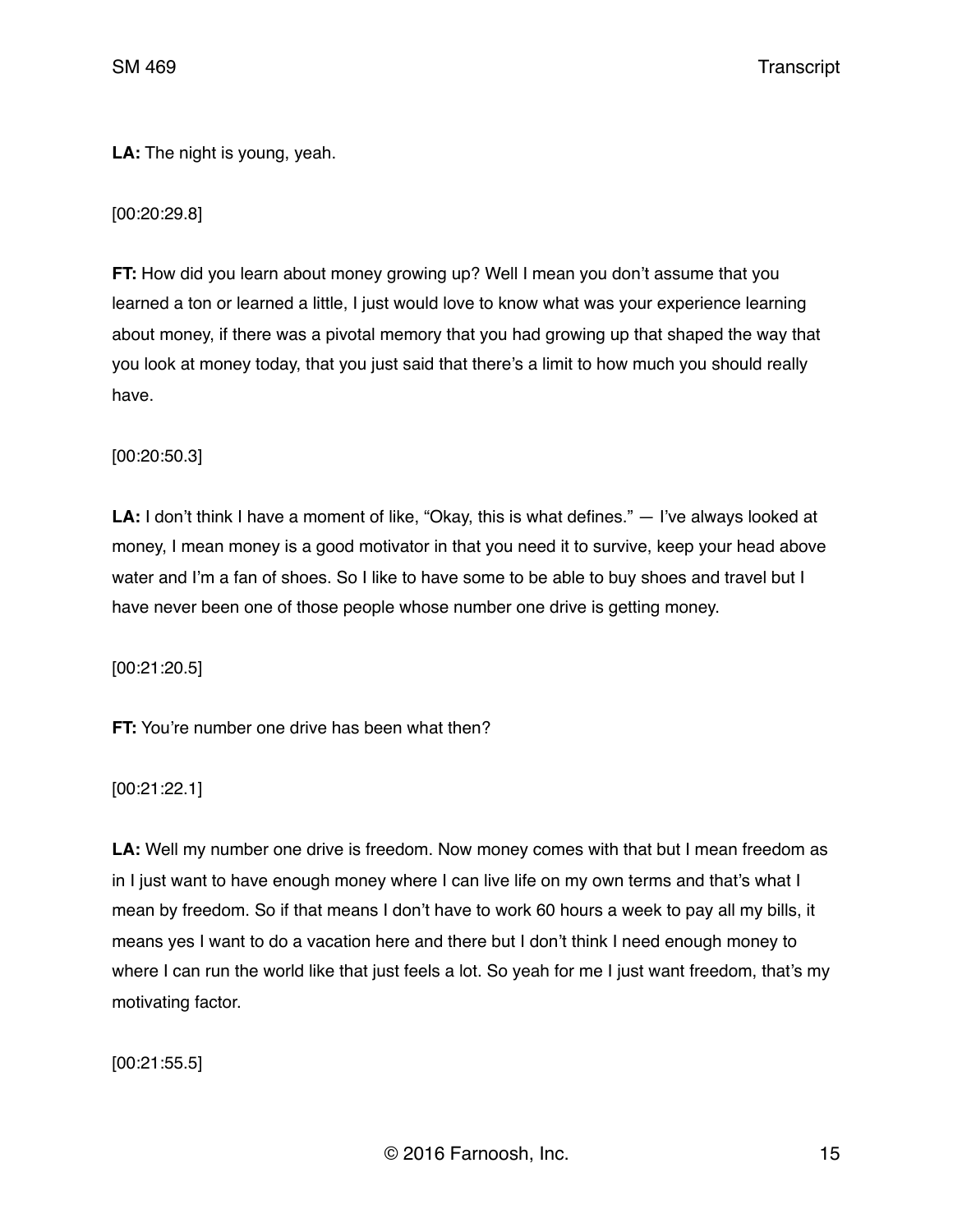**FT:** You say you don't want to run the world, but do you see yourself as a leader?

[00:21:58.6]

LA: I do. I absolutely do. I think I am in a space of power and privilege because of my blog and the audience that I have built and people listen to me so I do see myself as a leader.

[00:22:12.4]

**FT:** And who are your role models?

[00:22:15.5]

**LA:** My role models, oh my gosh, Shonda Rimes is one of them because she basically drop kicked the glass ceiling of Hollywood and Shonda Rimes single handedly opened up doors that said, "Hey black women can run television and do it successfully," and also she is very committed to making sure that one, she shows the world as it really is in her shows but also, she makes somebody else's path easier than hers was.

She's absolutely one of those women whose like, "You know what? I'm going to keep the door open because I have that power and I am in that space to do it." So she's definitely one of my role models.

[00:23:02.1]

**FT:** Well you might be excited to know or maybe you already know this that on Amazon when you click on your book, *I'm Judging You*, it's a frequently bought together, *I'm Judging You* and *Year of Yes* by Shonda Rimes.

[00:23:13.0]

**LA:** Absolutely.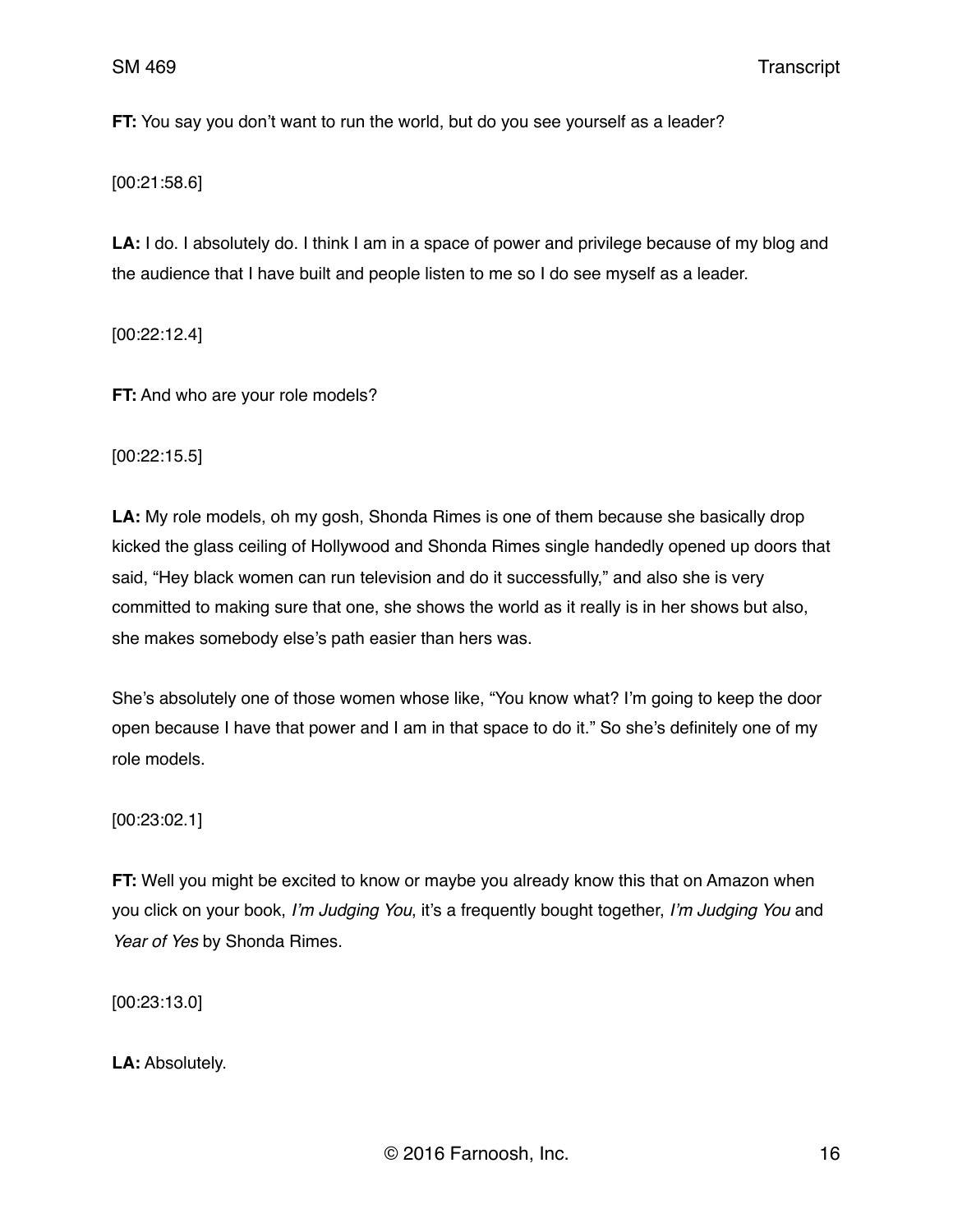[00:23:14.1]

**FT:** So people really looked at both of you for guidance, that's great.

[00:23:20.2]

**LA:** Yeah, that is the ultimate compliment too when I noticed that on my book thing. Honestly, since my book has been available for pre-order, they paired me and Shonda's book together.

[00:23:31.9]

**FT:** And have you met her?

[00:23:33.1]

**LA:** Oh yeah.

[00:23:35.8]

**FT:** Yeah you guys go back.

[00:23:36.3]

**LA:** Oh my God, I end up moderating a panel with Shonda at the United States of Women Summit in June actually also. So we have met a couple of times, she actually reads my work, which is incredible.

[00:23:52.0]

**FT:** Wow, so do you think about her when you're writing? Like, "Okay can't use this word because Shonda is reading it." Or, "I've got to be funnier here because Shonda is reading it?"

[00:23:58.6]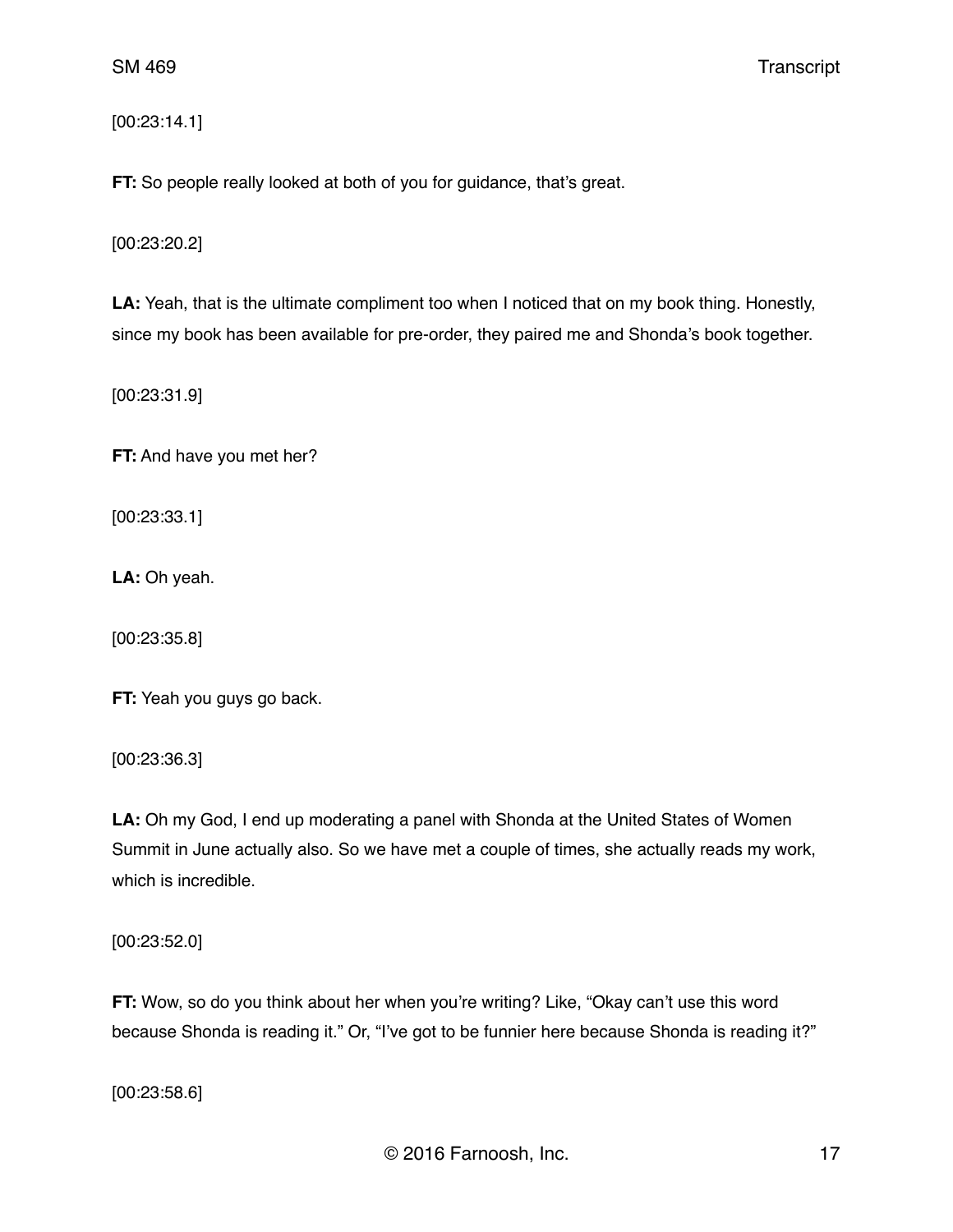**LA:** No I don't.

[0:23:59.3]

**FT:** Or Amy Pohler's reading it.

[0:24:02.1]

**LA:** No, I do not. I try not to do that because then it will just take me off my game. It would just take me completely off my game, I'm like, "My god, is Shonda reading this right now?" No, she actually, she retweets my work from time to time too and it's incredible.

[0:24:16.1]

**FT:** My gosh. I also understand that you've met Oprah and I have to ask everyone who has been on this podcast who has met Oprah, what it was like in the moment, first impression? And I actually write for Oprah Magazine, I am hoping one day she and I will meet, fingers crossed but in the meantime I'm trying to live vicariously through people like you. So give me the goods.

## [0:24:38.7]

**LA:** So I met Oprah twice this year, what's interesting is over the years though, me and Oprah had been in the room together at least 15 times but I never attempted to meet her. Because I wanted the first time I met her to be the first time for her to be like, "Oh hey Luvvie," and actually know who I am as opposed to like a drive by meeting.

So in April, I met her at a brunch that she had for a hundred people who she thinks are living their best lives. We got to watch her show Super Soul Sunday, this room had like Ava DuVernay in it, India Arie, Jessie Williams, it was just an incredible room. So I ended up being heard there but then we had — then in June, her team had me come to LA to interview the cast of Green Leaf, her new show on OWN. She was the first one I interviewed and I end up sitting there. I end up interviewing the best interviewer in the world.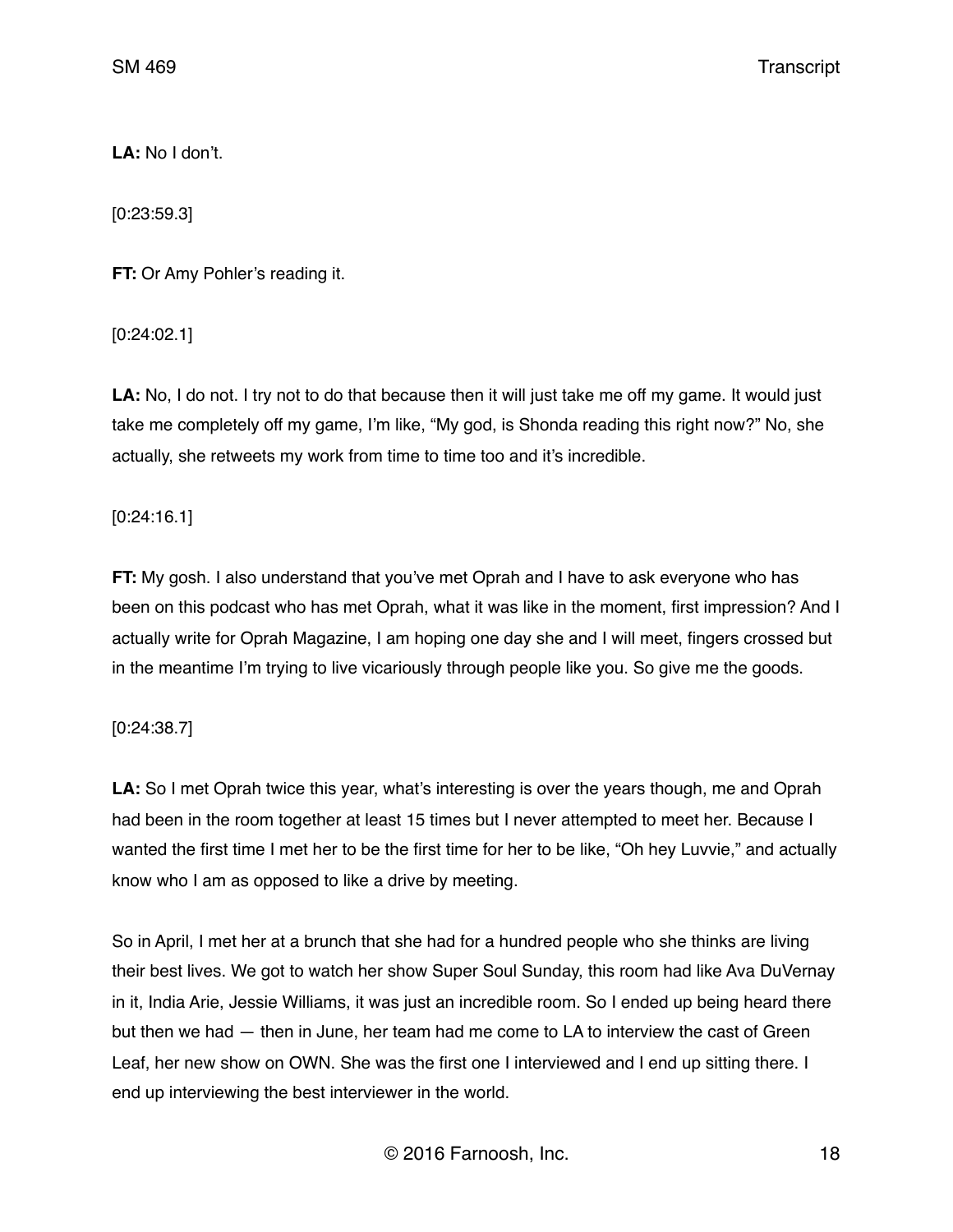# [0:25:38.4]

**FT:** Yeah, well how did you prepare interviewing Oprah? What was the first — my struggle is always the first question. What was the first question you had for Oprah?

[0:25:46.0]

**LA:** You know what? I can't remember.

[0:25:47.1]

**FT:** You blacked out?

[0:25:48.9]

LA: I cannot remember, I was just like, "Great show," but during the interview, I was talking about her character on the show who wears this awesome afro wig and I was like, "That hair is so dope," and she was like, "Thank you." I was like, "I actually just cut my hair six weeks ago and I had locks in the middle of my back and I cut it all the way down to where like yeah, super short cut," and she turns to me and said, "Luvvie, what's going on with you and grabs my head."

[0:26:21.3]

**FT:** Oh my gosh, did you throw up?

[0:26:25.5]

**LA:** I totally was like, "Oh my god, Oprah is touching my head." I was feeling anointed in that moment, okay? Oh my gosh and then she like — after the interview, she gave me a hug and stroked my head some more. First of all like hugging her is like hugging clouds, it's like the best hug ever.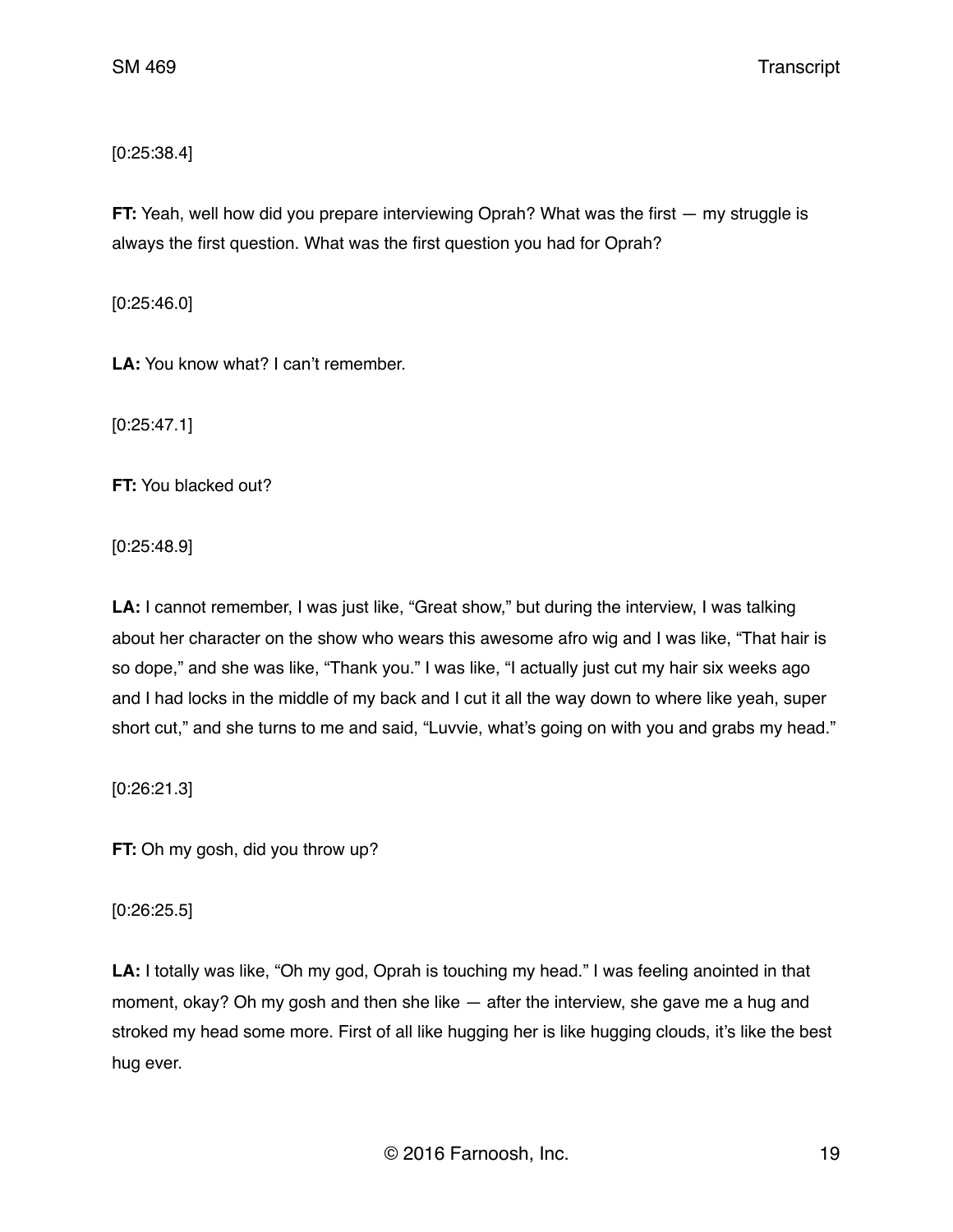# [0:26:42.6]

**FT:** Hugging Oprah is like hugging clouds, you can't get enough.

[0:26:46.3]

**LA:** Best hug ever.

[0:26:47.2]

**FT:** Oh my gosh.

[0:26:49.3]

**LA:** So yeah, it was awesome.

[0:26:51.4]

**FT:** Steadman's a lucky man, what can I say.

[0:26:53.9]

**LA:** Yes he is.

[0:26:57.0]

**FT:** I want to talk about the Red Pump Project. This is your foundation and it's a nonprofit, it raises awareness about the impact of HIV/AIDS on women and girls and you work on this along with Karyn Brianne Lee. Tell us about it and how we can get involved?

[0:27:16.6]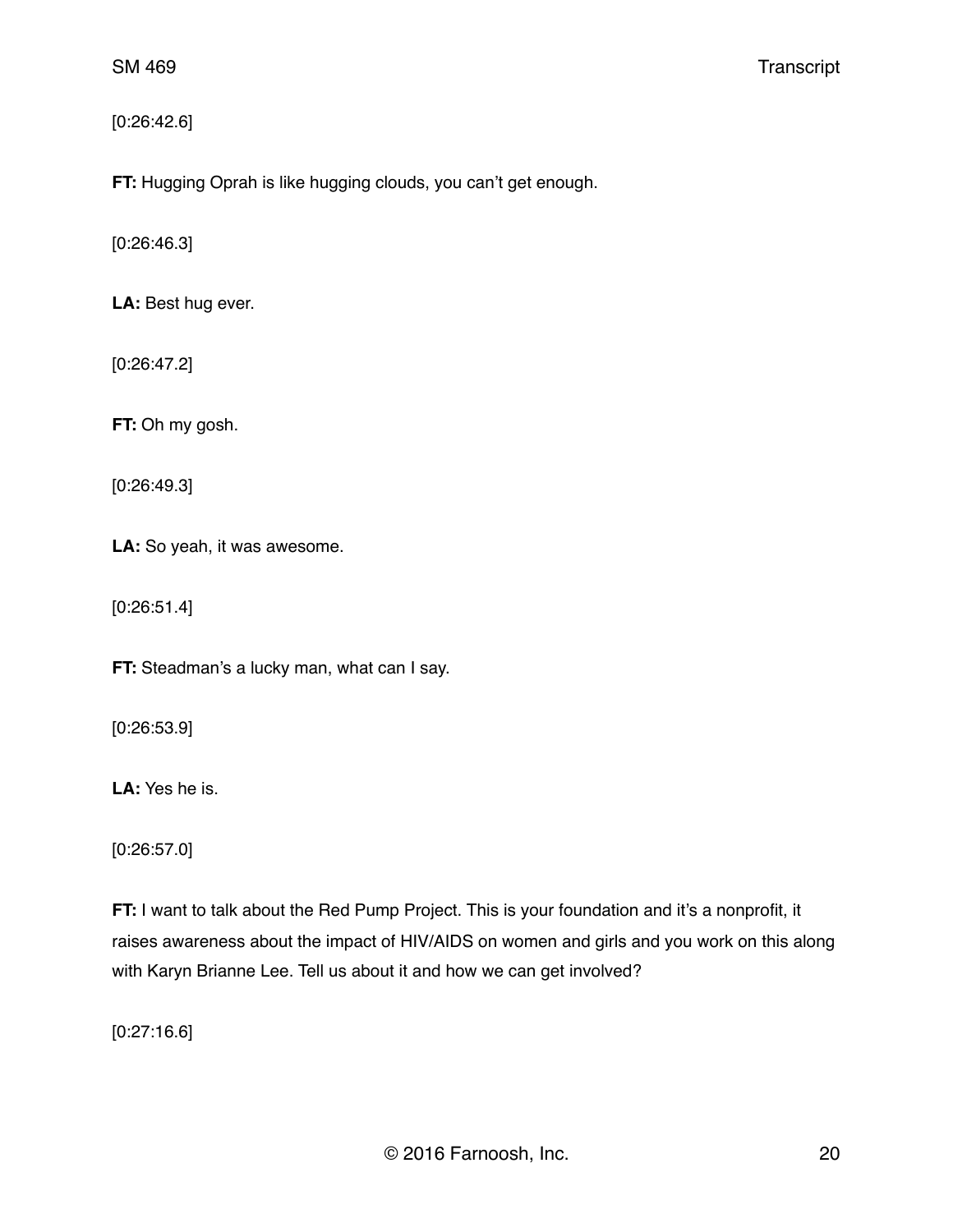**LA:** I started this nonprofit with Karyn seven years ago because we both know people who are infected and affected by AIDS. So I have a friend who has 20 cousins who are living with her grandmother because their parents died of AIDS related complications in Malawi and she has a friend who told her he was HIV positive. We wanted to do something around this because we both didn't realize how bad the epidemic was still affecting people because people stop talking about it.

Our thing is we wanted to talk to women because we realize that women are the ones who are always affected because we're the caretakers even when we're not the ones living with it. So we decided to start as — we did a blogging campaign called Rock the Red Pump where we ask our blogger friends that on March 10<sup>th</sup>, which is girl AIDS day to talk about HIV and AIDS, no matter what it is they typically talk about, and that was March 2009. It was like seven days before Women and Girl's AIDS day and 135 people ended up joining us to do it.

It was like, "Whoa," you know? On that day too, we asked, we were like, "Put on some red shoes, let's talk about this, let's normalize this conversation," and we did not expect 135 people, bloggers would join us and afterwards, people are like, "What's next?" That's when Red Pump became a national nonprofit, now we do events around the country, we do workshops like cupcakes and condoms. We basically want to say like if you can talk about this epidemic on Facebook in a room full of strangers or while you're at a bar, you can talk about it to your partner, you can talk about it to your family members.

So we still do our rock the red pump campaign every year around March 10<sup>th</sup> and we still wear our red shoes, our different events and yeah, we're excited to be a part of this conversation that's like, "Okay, women, look, okay. There is no shame in being a sexual beings but here is how you can protect yourself and if you're living with the epidemic, you're not some type of leper. We are here for you, we are standing with you and yeah."

[0:29:32.6]

**FT:** You mentioned earlier that charity, philanthropy, donating, volunteering, it shouldn't be an option that should be an obligation. Where did you develop that mindset? How did you develop that mindset?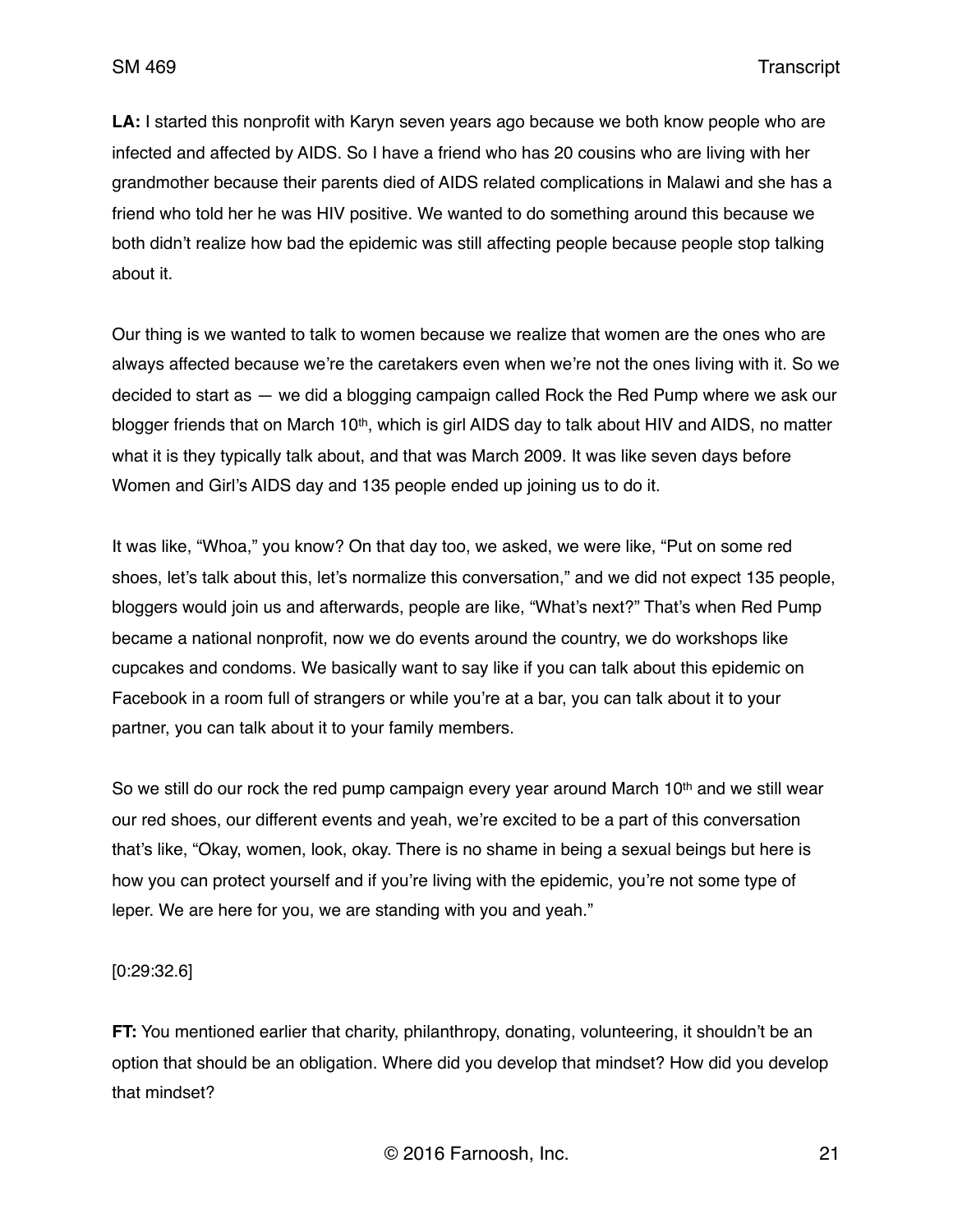## [0:29:47.1]

LA: It's funny, the last chapter of my book is actually called do something that matters and it's because it's that important to me. I think I developed it from my mother, just watching her be somebody who has been selfless always has taught me that that's what you're supposed to do. She would literally give her shirt off her back to somebody. I remember when I was young and sometimes we'll have visitors and somebody would be like, "Oh my god, your shirt is amazing," my mom would go into the room and change into a new shirt and hand hers over. For me I just feel like if everybody was committed to making sure we leave this world better than we found it, it would be a much better place than it is right now.

[0:30:33.4]

**FT:** Right. Some more money questions and then I have a really fun round robin for us. Do you have a little bit more time?

[0:30:42.6]

**LA:** Absolutely, I got all the time for you.

[0:30:43.8]

**FT:** Okay, I hope you're having fun, I am. I'm soaking it all in. So we talk on the show about failure and I think it's important to experience that and to understand what went wrong and hopefully that will be your lesson going forward in life. So when it comes to financial failure, Luvvie, did you ever have a big moment of failure? It doesn't have to be big, but it was significant enough to maybe stop you in your tracks and change the way you either think about money or manage your money?

[0:31:13.3]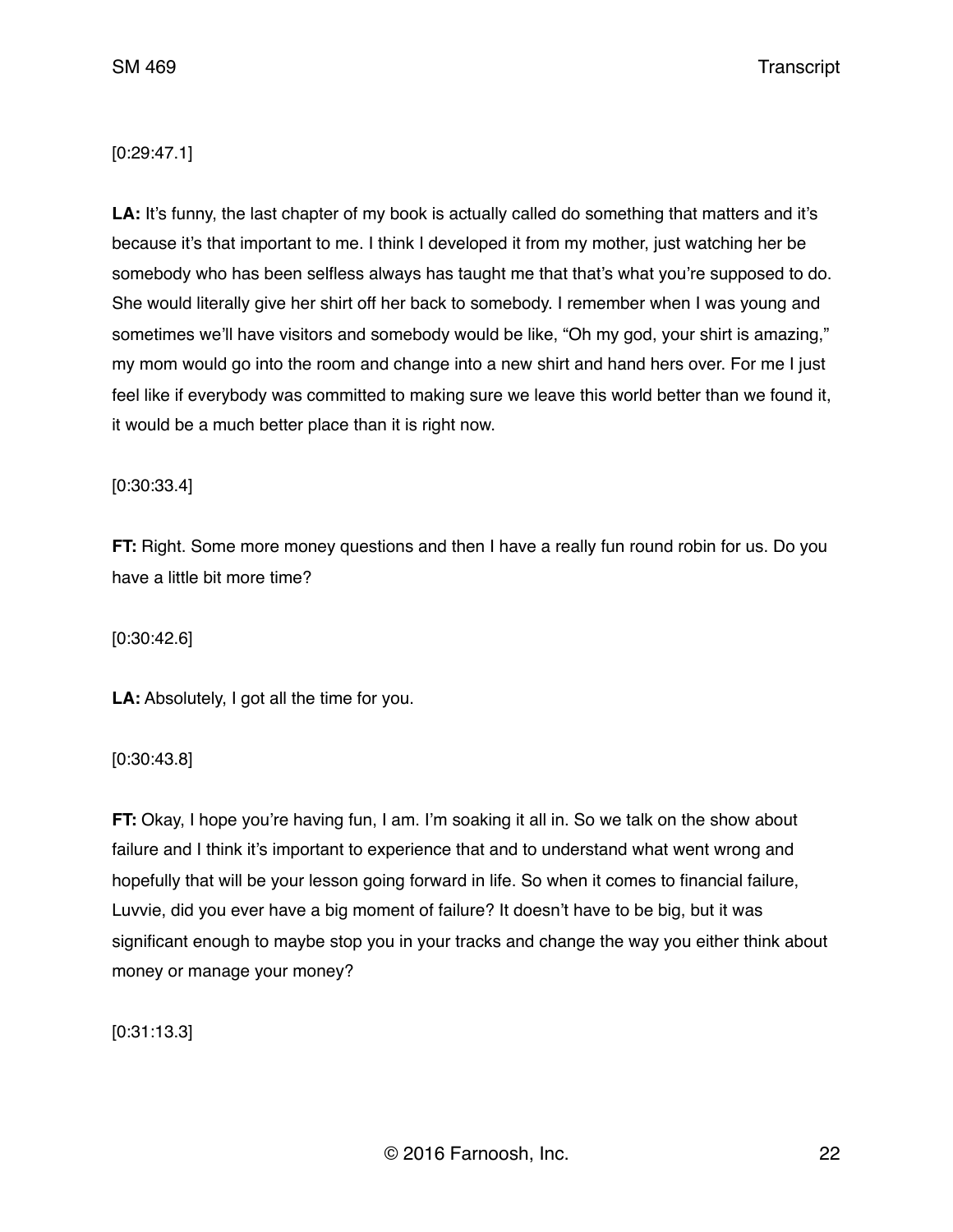**LA:** Oh absolutely. Being an entrepreneur is hard because that's also why I kind of fought this whole blogging thing tooth and nails for a long time. When I graduated in college in 2006, I had a full time job doing marketing and digital strategy for nonprofits, and I got laid off that job in 2010. That's when I finally did this whole blogging and digital strategy thing as an entrepreneur.

I was basically pushed to take the leap of faith that I wasn't going to take myself because I wanted my regular every two week paycheck. That's hard to give up. When I lost that, I was kind of forced to face the music of, "Maybe I should make this thing that has been such a hobby for me that I love, my full-time thing?" But it was a struggle for a long time, I would still be looking for full time jobs because as an entrepreneur, nothing is set in stone, where is your next check coming from?

Invoices that are net 30 and net 60. You might be sitting around waiting for sometimes three months to be paid so you have to manage your money very smart like if you have an influx of cash flow, you have to make sure you don't spend it all at once because when's the next time coming? As somebody who owns her own business and works for herself, I'm constantly learning lessons about money. One, how to stand in your worth, how to make sure you're charging what you really deserve and making sure that people aren't taking advantage of you, is a constant lesson.

### [0:32:50.3]

**FT:** Did you learn the hard way about that? How do you know your worth? It's something that there's no other Luvvie. You can't go on payscale.com and go, how many other Luvvie's, what do they do and what kind of money do they make in order to have some kind of frame of reference, like you said, entrepreneur, it's very hard to sort of get that context. How do you educate yo8urself on that?

#### [0:33:14.5]

**LA:** It's a matter of one, talking to people who are on the industry, I am lucky enough to have a community of women who are also bloggers as my friends. We can actually balance real numbers off each other and say, "Hey, I got offered this campaign, this is what they're paying,

© 2016 Farnoosh, Inc. 23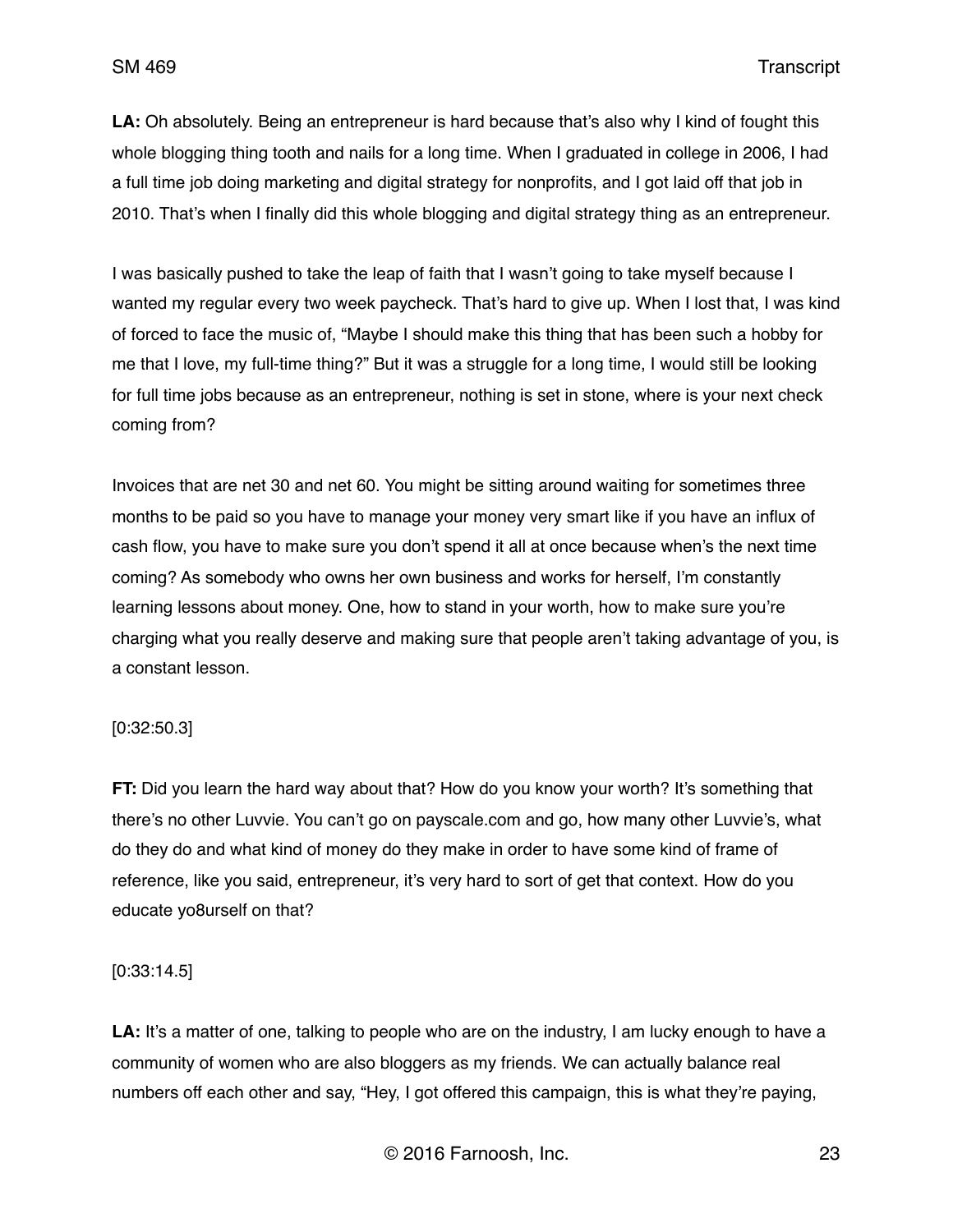do you think to fair?" So having that is so invaluable because then, a lot of times we're all working from different points of, frames of reference. You don't know that something that you just charge somebody a thousand for, thousand dollars for. Somebody else is getting paid \$5,000 for it.

So a network is great but two, also, there are times when you'll settle for things that  $-$  for less than your worth because you're like, you know what? I'm going to do it but then when you, yourself will take an advantage of, when you're like my gosh, this just took me 30 hours to do and I'm only getting paid \$500 for it. That will be a lesson for you for the next time to know that okay, you shouldn't accept that.

### [0:34:16.6]

**FT:** Right. Well, I have the privilege of working with an agent who helps me negotiate and one of the things that we try to remind people when they say, "Okay, well, we just need you for an hour, what do you need for an hour a day, I don't see my work as being valued by the hour, right? My work is my work, my presence is my presence, there's value in that and yes, of course a one hour engagement is going to be a different price in like a three day engagement but that's not the only variable.

#### [0:34:48.9]

**LA:** Right, we're supposed to use value based as opposed to hourly. We're not hourly workers. It's like my name being attached to a campaign, what is the value of that. That's important too and I think for women especially, women aren't taught to stand in our power, we're not taught to negotiate, we're just basically told, "Hey, here, take this," and there's something like most women never negotiate the first offers they're given.

#### [0:35:22.9]

**FT:** No, yeah. We leave a million dollars in lost wages on the table because we don't negotiate in the beginning of our careers.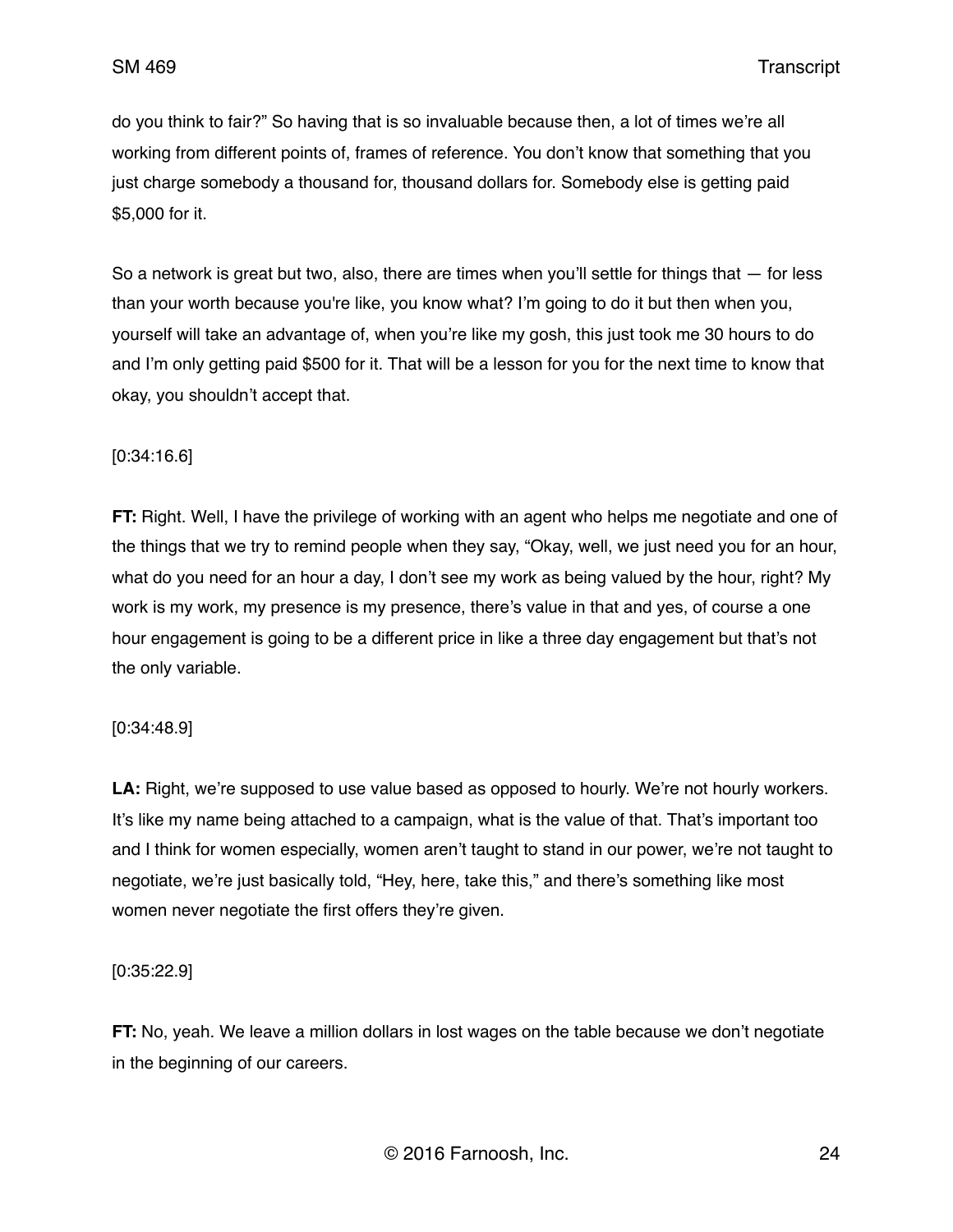[0:35:29.6]

**LA:** Oh my god.

[0:35:30.1]

**FT:** Fun fact. Yeah.

[0:35:32.8]

**LA:** Un-fun fact. I think it's really important for us to really stand in this power and reclaim it. My sister, her last job, when she accepted her offer I was like, "Did you negotiate?" She's like, "No." "You accepted the first offer?" "Yes." "Why?" Because she was afraid that if she negotiated, she would lose the opportunity.

## [0:35:53.3]

**FT:** It's a big myth, I don't know what keeps perpetuating that myth, I think it's just the stories in our head, it's the insecurity, like you said though, as women, as minorities, we have to work twice as hard to really claim our place and I think with that comes the mindset maybe that "I don't deserve to be here or I should just be happy to be here."

[0:36:15.1]

**LA:** Right, "I should just be happy that they even want me in the room" but I think it's also, it's society drilling in our heads that we are not worth defending and we're not worth more. I think it's a cultural thing and we kind of have to start early now, start talking to our girls early about making sure that so when it's time for us to get in the room, they're asking as exclamation points, not as question mark because it's a difference between being asked, "How much you charge?" And you say, "\$5,000 or \$5,000?" It's like, "Oh, okay, I know you're not really firm on this, let me take advantage of that." Yeah.

[0:36:58.9]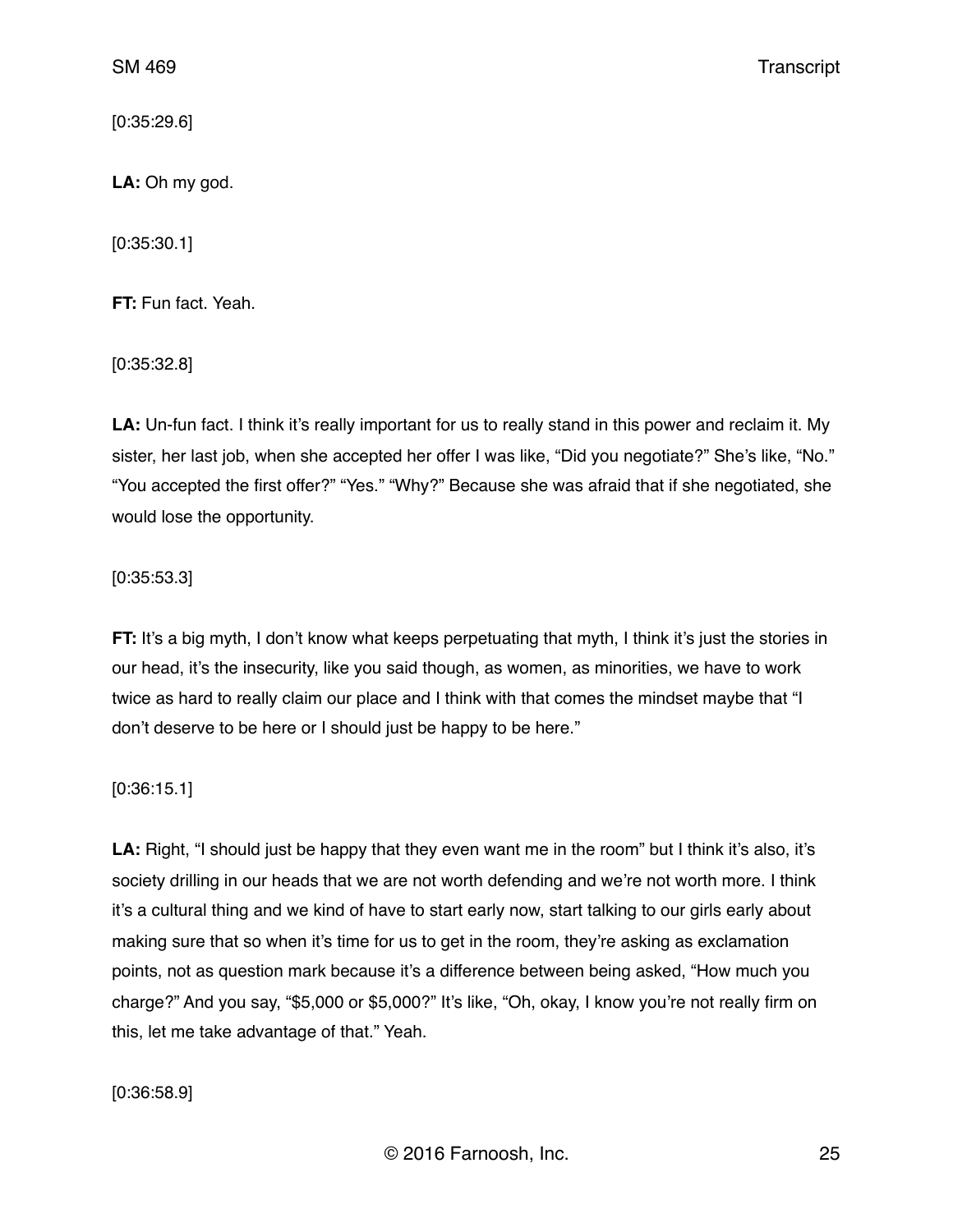**FT:** That's great advice. Okay, let's do some fun, I don't' know what you call this but I thought it would be cool because you commentate so much on what's happening in culture and pop culture that I thought it would be cool to throw out some names or topics and then whatever is the first thing that comes to mind, just no filter okay? Just say it.

[0:37:20.9]

**LA:** Got you.

[0:37:22.4]

**FT:** I hope I covered enough ground here but I thought maybe we would start with, Donald Trump.

[0:37:31.2]

**LA:** Ass hat, I hate him so much, he's the worst. He better not run this country, oh my god.

[0:37:37.2]

**FT:** Do you have plans? What's your exit strategy if Donald Trump wins?

[0:37:41.0]

LA: You know, I don't think I should have an exit strategy because those of us who has exit strategies are those of us who have the privilege to have exit strategies, we can't leave this country to burn as like you have no other choice.

[0:37:55.2]

**FT:** He's going to burn it no matter what. I mean, I don't know. I'm saying if he becomes president.

© 2016 Farnoosh, Inc. 26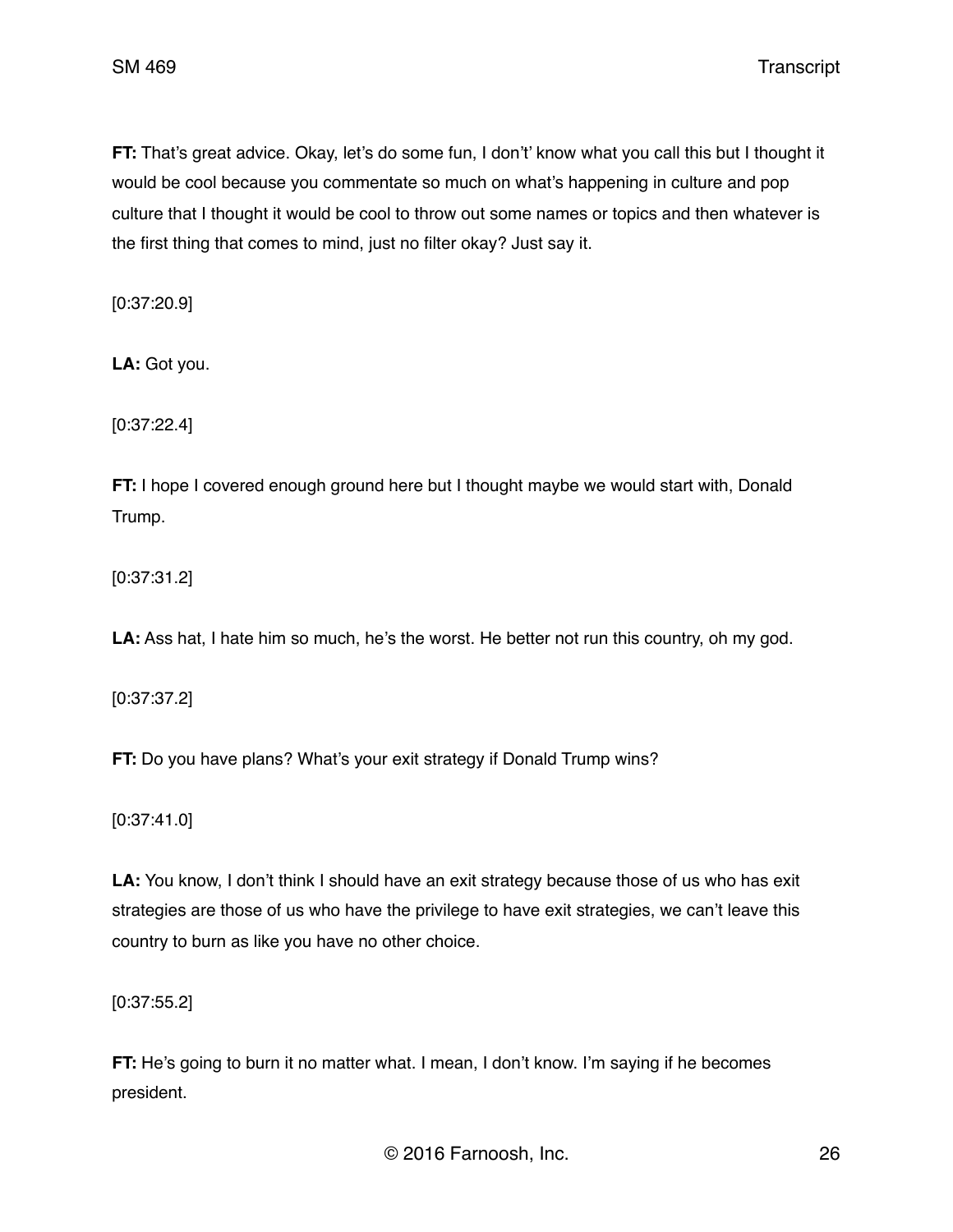# [0:38:02.4]

**LA:** We have to do everything in our power to make sure that does not happen.

[0:38:05.5]

**FT:** Well that is the thing right? There's a lot of rhetoric like I hope he doesn't win or he better not win but it's like, where is the actual movement towards? We need to act now. Some people are protesting but I feel like there should be something, I don't know what it is, I'm not the expert but I want…

[0:38:23.6]

**LA:** Register to vote, make sure your friends are registered to vote, make sure that you can take the people who are older, your neighborhood to vote. We all have to pitch in.

[0:38:34.3]

**FT:** Yeah, that's right, exactly, bring your friends, your neighbors, your elderly friends, help them cross the street, show them the directions, get there together. All right, on the flip side. Hilary Clinton. One word.

[0:38:52.7]

**LA:** One word? Shoot, I don't know. That's hard. Hilary Clinton I would say, I'm with her, okay, I use that as one word. #imwithher.

[0:39:04.2]

**FT:** I'm with her, yeah. Oprah.

[0:39:09.1]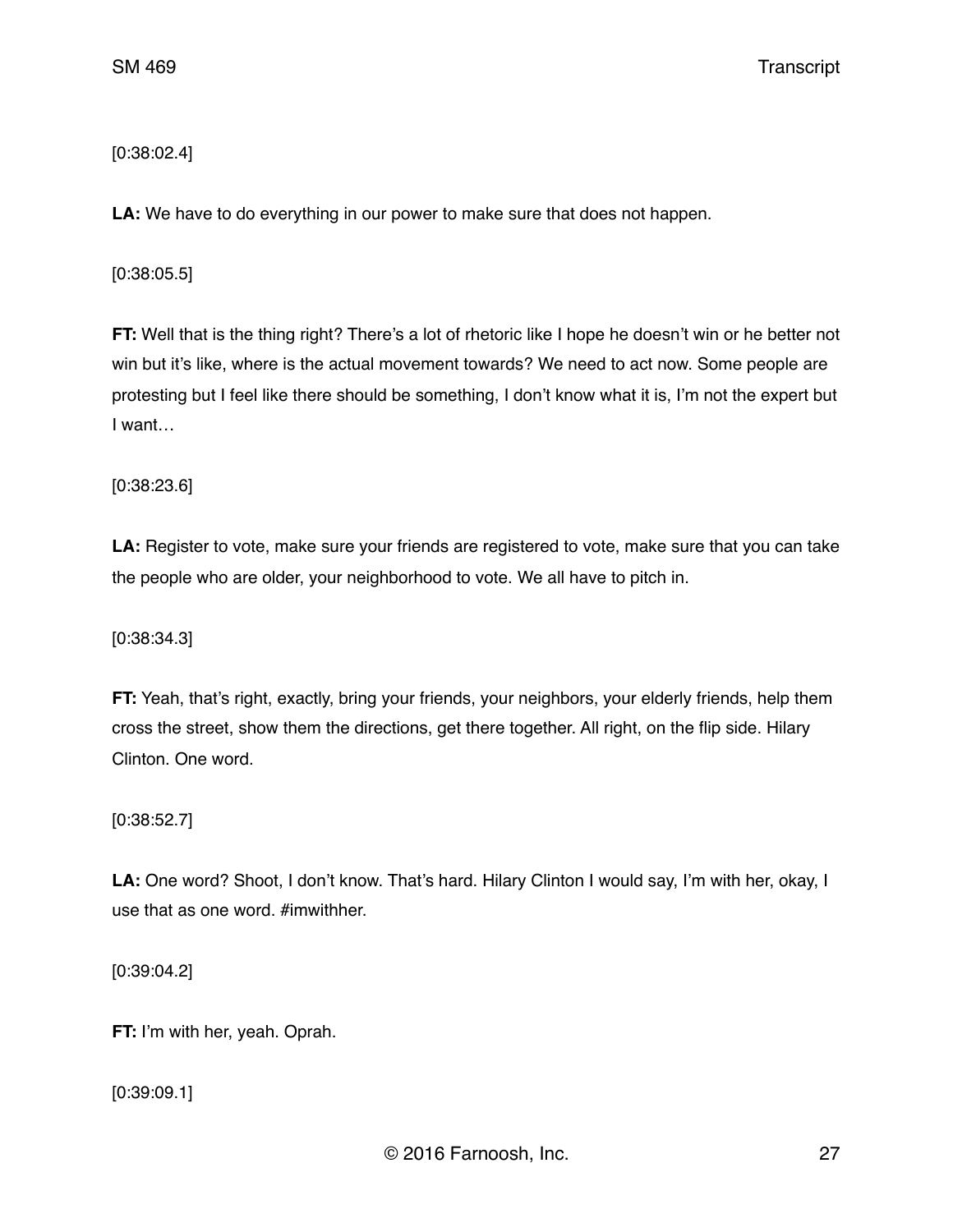LA: Oh my god, I love her so much, she's everything. That's not one word but Oprah, I would say Oprah is purposeful.

[0:39:19.3]

**FT:** Brexit.

[0:39:22.2]

**LA:** Disaster. Okay? Complete, utter disaster.

[0:39:26.9]

**FT:** Orange is the New Black.

[0:39:31.4]

**LA:** I think I'm done with Orange is the New Black.

[0:39:33.3]

**FT:** I think so too.

[0:39:35.1]

LA: Season four was so disheartening and dismay that I just don't know if I'm going to tune in for season five.

[0:39:42.0]

**FT:** It was too heavy, I couldn't...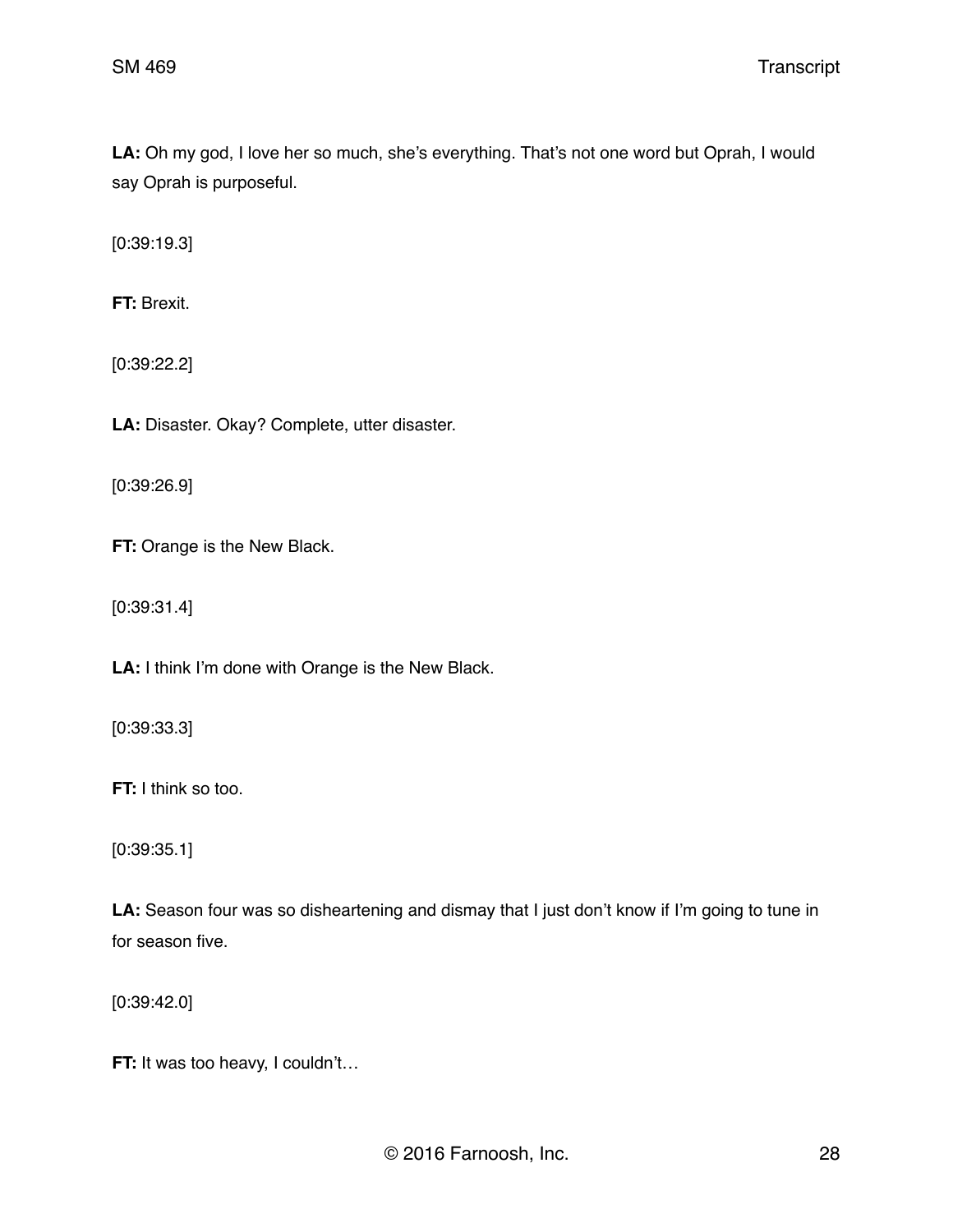SM 469 Transcript

[0:39:44.7]

**LA:** It was too heavy in a way that wasn't even — I'm used to heavy shows. I watch Game of Thrones, I watch House of Cards, I watch all types. But there was something about this season of Orange is the New Black that felt heartbreaking. It can't come back from it.

[0:40:09.0]

**FT:** Yeah, it was so heart breaking and it was stomach wrenching and it was horrifying and depressing. I mean, really, at the end I was like, I felt so beaten up.

[0:40:19.2]

**LA:** Yes, me too. I was like, "Where is Hope? Hope is dead."

[0:40:22.7]

**FT:** Black eyed, beaten up, stomach punched. No hope for the future.

[0:40:28.1]

**LA:** None, zero.

[0:40:29.4]

**FT:** Let's just burn everything to the ground.

[0:40:31.6]

**LA:** Basically.

[0:40:32.8]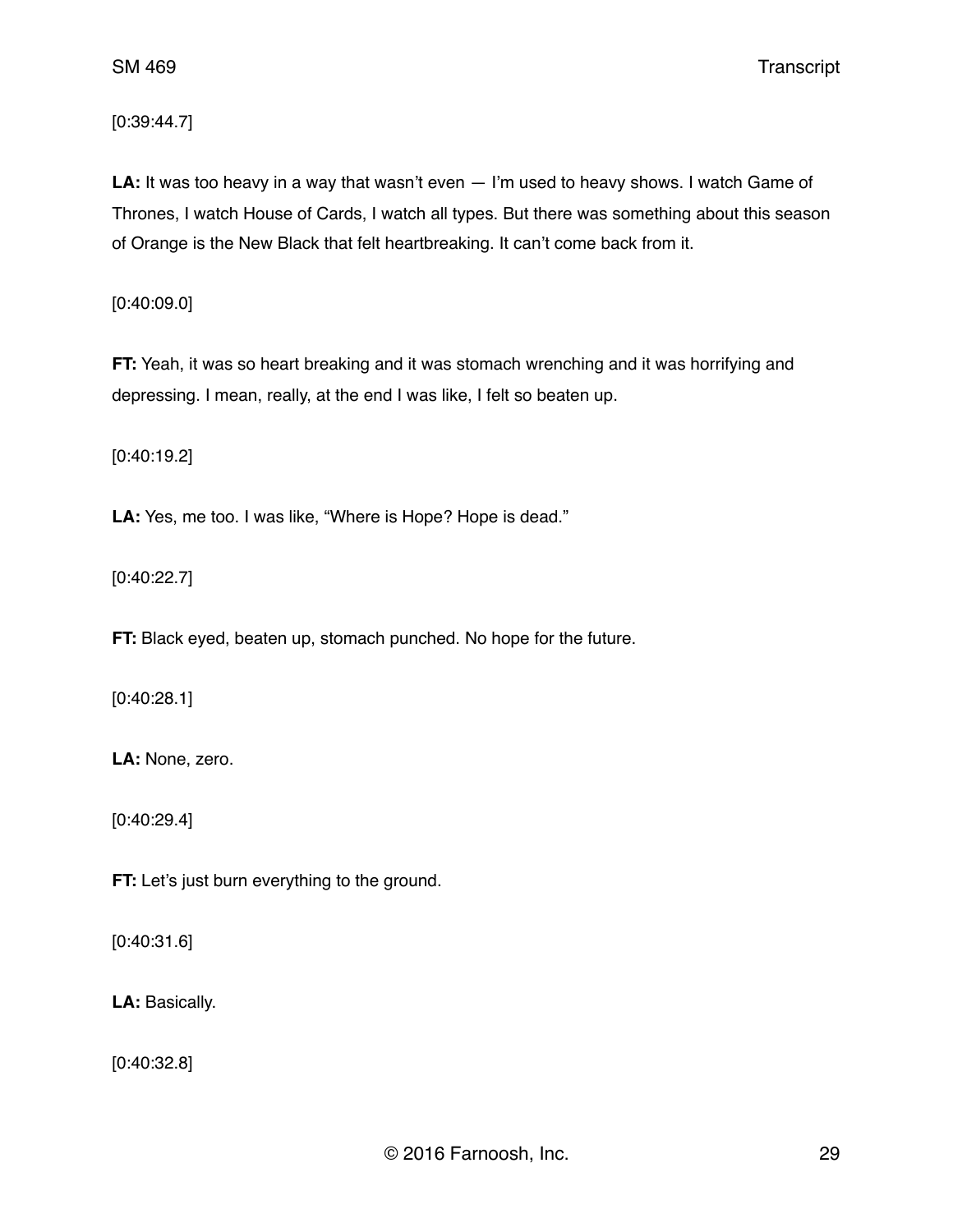**FT:** Yup, but I'm probably still going to watch season five. I mean, you got to at least give it a chance, right?

[0:40:37.1]

LA: I can't promise that I will, I just have to  $-1$  don't' k now.

[0:40:41.9]

**FT:** All right, let's move on. Blogs, one word.

[0:40:51.4]

**LA:** Necessary.

[0:40:52.0]

**FT:** Podcasts.

[0:40:59.6]

**LA:** NPR.

[0:41:02.1]

**FT:** Okay. Snapchat?

[0:41:07.4]

**LA:** Inevitable, and I say that because I have fought being on Snapchat tooth and nails but I'm going to have to be on it for my book tour so…

[0:41:16.5]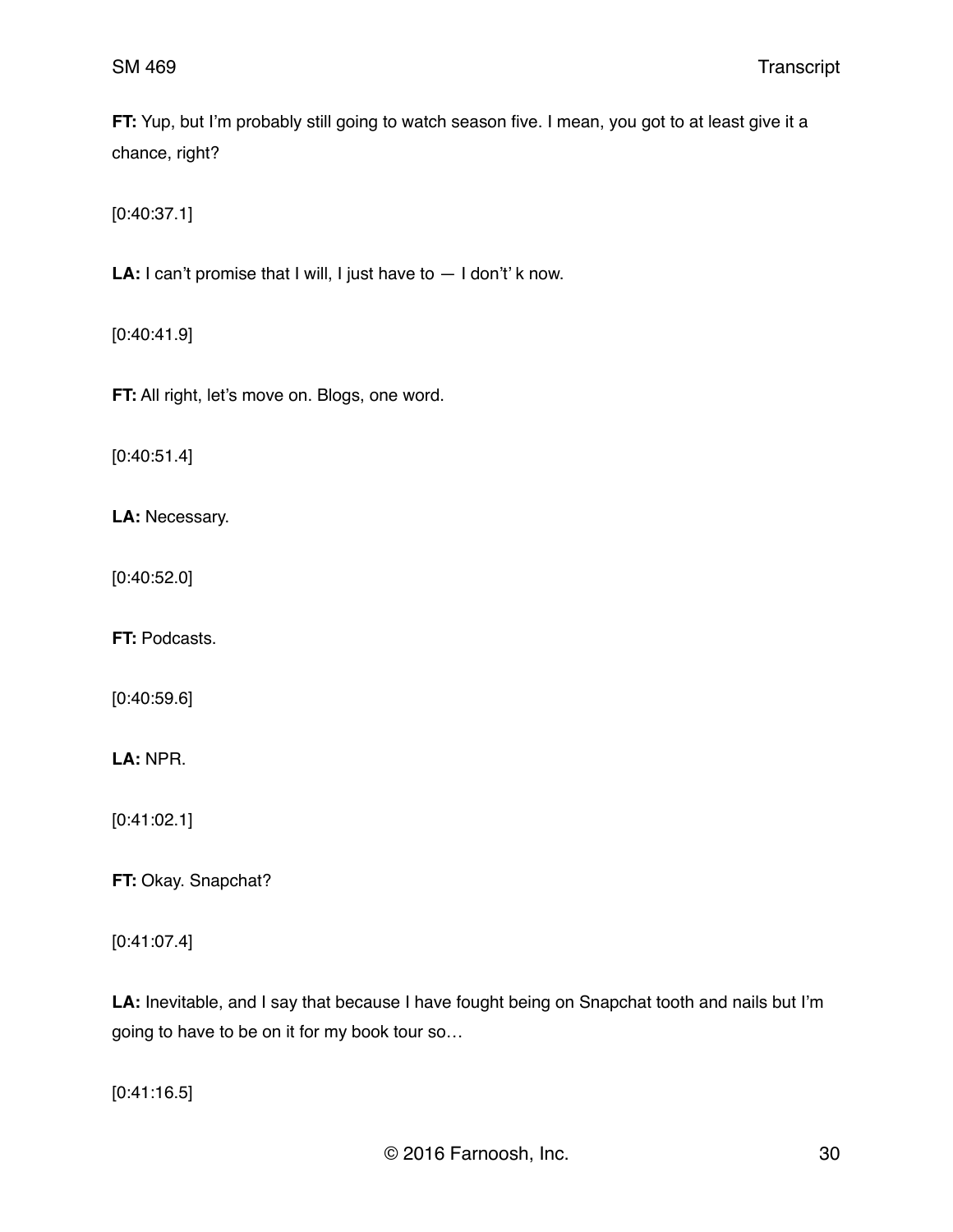**FT:** Yeah. What's dying in the world of social media? Do you think like in 10 years, well let's say — Google plus obviously. They already like closed that store. In a year, do you think we're going to see more or less people going to Twitter? Say?

[0:41:32.6]

**LA:** No, less.

[0:41:33.5]

**FT:** Less people. Snapchat's going to be in the lead, Facebook is probably going to be flat, my guess is. Or maybe a little more because Facebook live is kind of exciting right now, it's like a reawakening. Periscope, dead right?

[0:41:48.8]

**LA:** I don't know if periscope is dead.

[0:41:51.8]

**FT:** It's definitely less populated I feel like.

[0:41:56.1]

**LA:** Facebook live basically took a bunch of its market share.

[0:42:01.5]

**FT:** Okay, last word. Adulting.

[0:42:05.5]